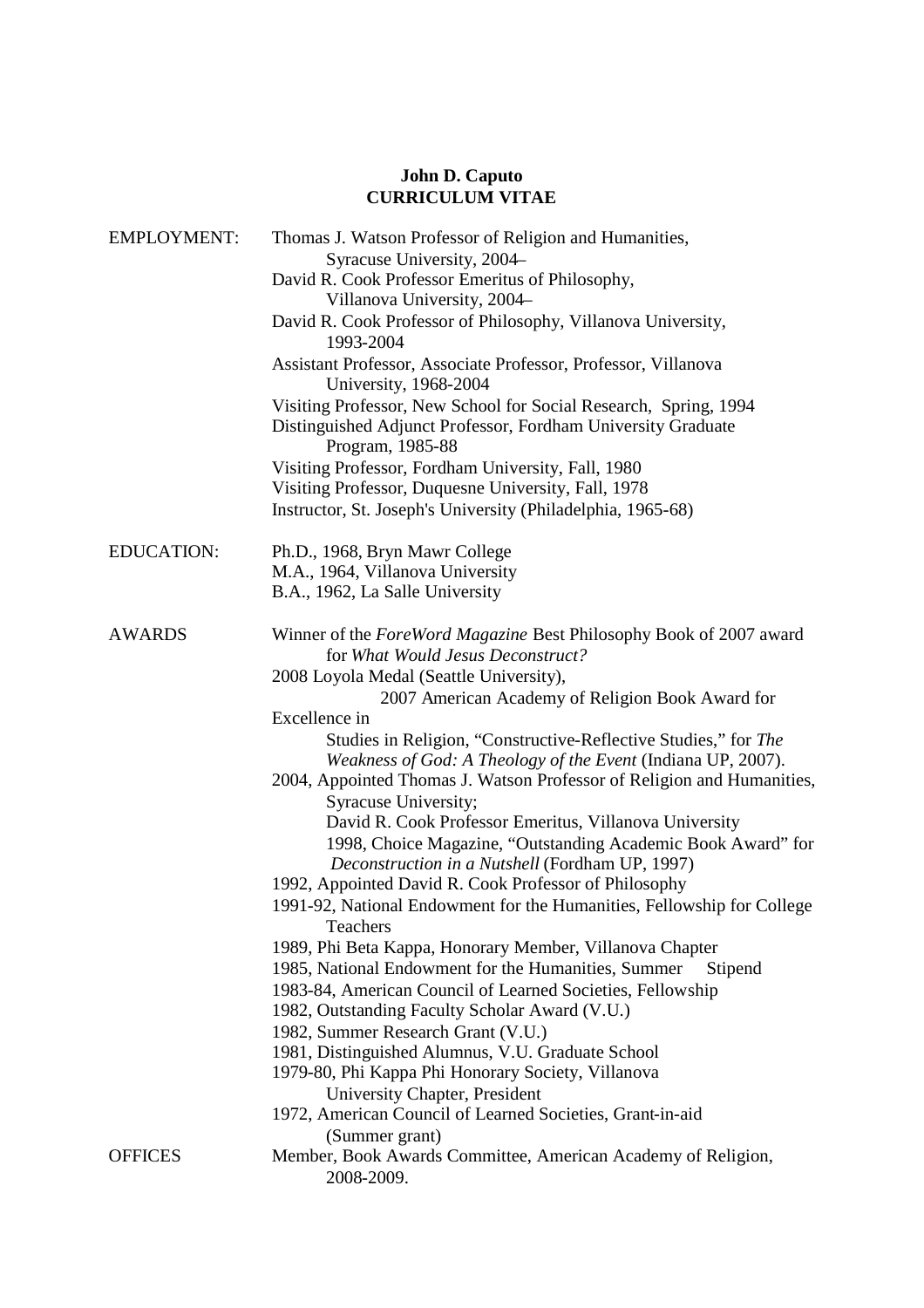|                                     | Executive Committee, Society for Continental Philosophy and<br>Theology, $2001-$                                                                                                                                                                                                                                                                                                                                                                                                                                                                                                                              |
|-------------------------------------|---------------------------------------------------------------------------------------------------------------------------------------------------------------------------------------------------------------------------------------------------------------------------------------------------------------------------------------------------------------------------------------------------------------------------------------------------------------------------------------------------------------------------------------------------------------------------------------------------------------|
|                                     | Executive Co-Director, 1992-95, Executive Committee Member,<br>1989-1992, Society for Phenomenology and Existential<br>Philosophy                                                                                                                                                                                                                                                                                                                                                                                                                                                                             |
|                                     | Chair, Committee on Career Opportunities, 1990-93,                                                                                                                                                                                                                                                                                                                                                                                                                                                                                                                                                            |
|                                     | American Philosophical Association                                                                                                                                                                                                                                                                                                                                                                                                                                                                                                                                                                            |
|                                     | Member, ex officio, National Board of Officers, 1990-93,                                                                                                                                                                                                                                                                                                                                                                                                                                                                                                                                                      |
|                                     | <b>American Philosophical Association</b>                                                                                                                                                                                                                                                                                                                                                                                                                                                                                                                                                                     |
|                                     | President, 1987-88, American Catholic Philosophical Association;                                                                                                                                                                                                                                                                                                                                                                                                                                                                                                                                              |
|                                     | Executive Committee, 1986-89, American Philosophical                                                                                                                                                                                                                                                                                                                                                                                                                                                                                                                                                          |
|                                     | Association (Eastern Division).                                                                                                                                                                                                                                                                                                                                                                                                                                                                                                                                                                               |
|                                     | Executive Co-Director, Greater Philadelphia Philosophy<br>Consortium, 1983-87                                                                                                                                                                                                                                                                                                                                                                                                                                                                                                                                 |
| <b>BOOK SERIES</b><br><b>EDITOR</b> | "Perspectives in Continental Philosophy," Fordham University Press                                                                                                                                                                                                                                                                                                                                                                                                                                                                                                                                            |
| <b>EDITORIAL</b><br><b>BOARDS</b>   | Chairman of the Editorial Board, Journal for Cultural and Religious<br><b>Theory</b>                                                                                                                                                                                                                                                                                                                                                                                                                                                                                                                          |
|                                     | Member of Board: Continental Philosophical Review;                                                                                                                                                                                                                                                                                                                                                                                                                                                                                                                                                            |
|                                     | American Catholic Philosophical Quarterly; Derrida                                                                                                                                                                                                                                                                                                                                                                                                                                                                                                                                                            |
|                                     | Today (Edinburgh University Press); "Studies in Continental Philosophy"<br>(Indiana University Press); Joyful Wisdom: The Journal of Postmodern<br>Thought; Revista Portuguesa de Filosofia; International Advisory Board<br>of the Handbook for the Philosophy of Religion in the Twentieth Century;<br>Editorial Advisory Board, Sino-Christian Studies (Taiwan); Editorial<br>Consultant, International Journal of Philosophy (Fu Jen Catholic<br>University, Taiwan); Sino-Christian Studies: An International Journal of<br>Bible, Theology and Philosophy (Chung Uyan Christian University,<br>Taiwan). |
| <b>COMMUNITY</b><br><b>SERVICE</b>  | Board of Trustees, Radnor Township Memorial Library (1986-89)<br>Democratic Candidate for Radnor Township School Board,<br>1991, 1993                                                                                                                                                                                                                                                                                                                                                                                                                                                                         |
|                                     | Director of Education, Radnor Township Democratic<br>Committee, 1991-94                                                                                                                                                                                                                                                                                                                                                                                                                                                                                                                                       |

# PUBLICATIONS

#### *Books: Author*

*What Would Jesus Deconstruct? The Good News of Postmodernity for the Church*  (Grand Rapids, MI: Baker Publishing Group, 2007) Winner, *ForeWord Magazine* Best Philosophy Book of 2007 *After the Death of God* (with Gianni Vattimo) ed. Jeffrey Robbins (New York: Columbia

University Press, 2007)

*How to Read Kierkegaard* (London: Granta Books, 2007);1st American ed. (New York: W. W. Norton & Co., 2008).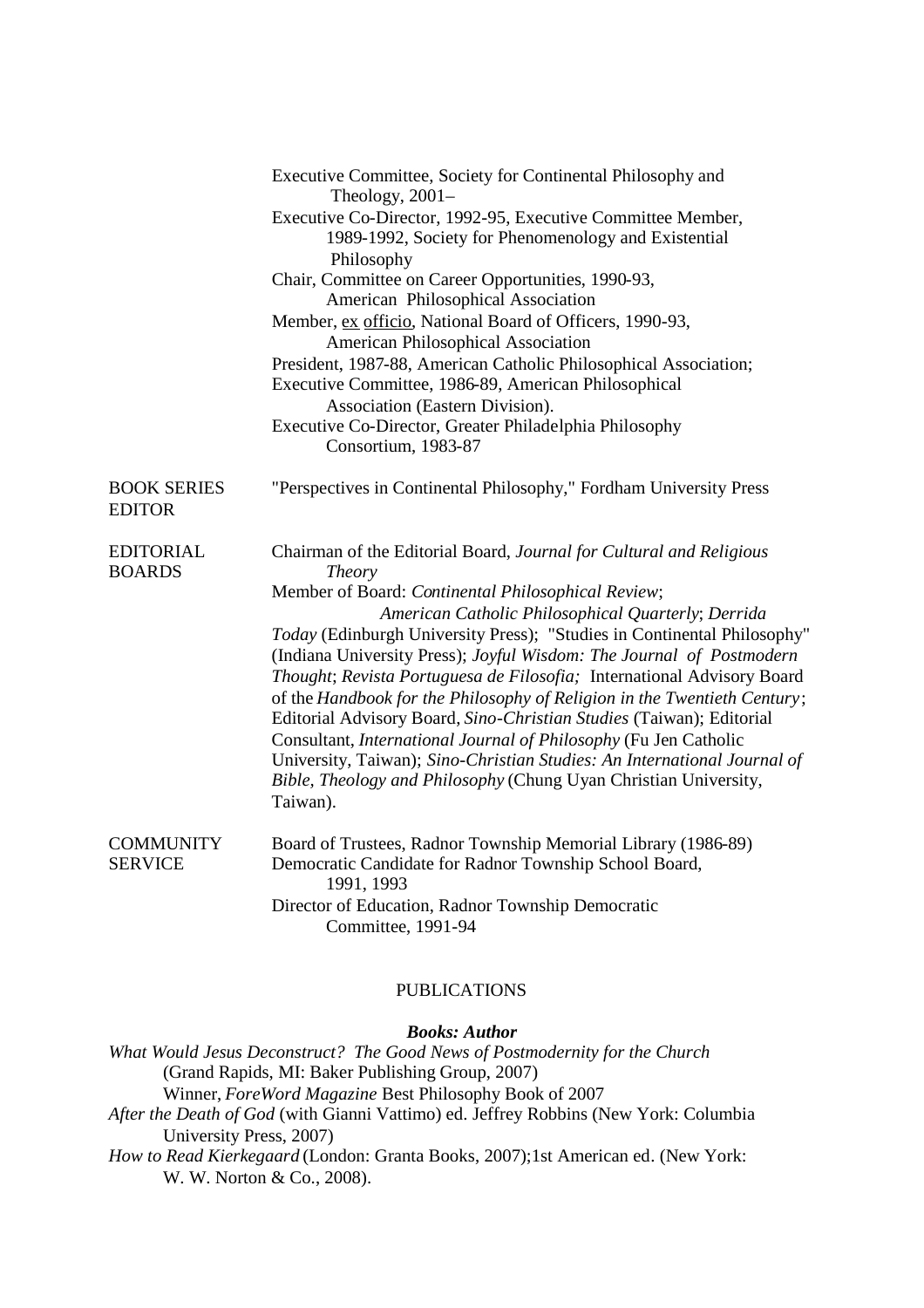*The Weakness of God: A Theology of the Event (Bloomington: Indiana University Press,* 2006). 2007 American Academy of Religion Book Award for Excellence in Studies in Religion, "Constructive-Reflective Studies

*Philosophy and Theology*, Horizons in Theology Series (Nashville: Abingdon Press: 2006)

*On Religion* (London and New York: Routledge, 2001), Thinking in Action,

Series Editors Simon Critchley and Richard Kearney.

- *More Radical Hermeneutics: On Not Knowing Who We Are* (Bloomington: Indiana University Press, 2000)
- *Deconstruction in a Nutshell: A Conversation with Jacques Derrida*, edited with a commentary. New York: Fordham University Press, 1997. Choice Outstanding book, 1997.
- *The Prayers and Tears of Jacques Derrida: Religion without Religion*. Bloomington: Indiana University Press, 1997. (Series in the Philosophy of Religion.)
- *Against Ethics*: *Contributions to a Poetics of Obligation with Constant Reference to Deconstruction*, Studies in Continental Thought, Bloomington: Indiana University Press, 1993.
- *Demythologizing Heidegger*, Indiana Series in the Philosophy of Religion. Bloomington: Indiana University Press, 1993.
- *Radical Hermeneutics: Repetition, Deconstruction and the Hermeneutic Project*, Studies in Phenomenology and Existential Philosophy.

Bloomington: Indiana University Press, 1987.

- *Heidegger and Aquinas: An Essay On Overcoming Metaphysics*. New York: Fordham University Press, 1982.
- *The Mystical Element in Heidegger's Thought*. Athens: Ohio University Press, 1978; Revised, paperback edition with a new "Introduction." New York: Fordham University Press, 1986.

#### *Books Forthcoming*

## *Co-editor*

*St. Paul among the Philosophers* (with Linda Alcoff), Indiana University Press, in press.

#### *Author*

Spanish translation of: Gianni Vattimo and John D. Caputo, *After the Death of God*, ed. Jeffrey Robbins (New York: Columbia University Press, 2007).

Chinese Translation of *What Would Jesus Deconstruct?*, trans. by Daniel Chan, in the Chung Yuan Christian University Christian Studies Series published by the Taiwan Christian Literature Council, a division of CCLM Publishing Group.

Korean translation of *Philosophy and Theology* 

### *Books (editor, co-editor)*

- *Transcendence and Beyond* (with Michael Scanlon) Bloomington: Indiana University Press, 2007)*.*
- *Augustine and Postmodernism: Confessions and Circumfession* (with Michael Scanlon) Bloomington: Indiana University Press, 2005)*.*

*Blackwell Readings in Continental Philosophy: The Religious*, editor (Oxford: Blackwell, 2001)

*Questioning God*, co-edited with Mark Dooley and Michael Scanlon (Bloomington: Indiana University Press, 2001).

*God, the Gift and Postmodernism*, c-edited with Michael J. Scanlon (Bloomington: Indiana University Press, 1999.

*Foucault and the Critique of Institutions* (with Mark Yount). University Park: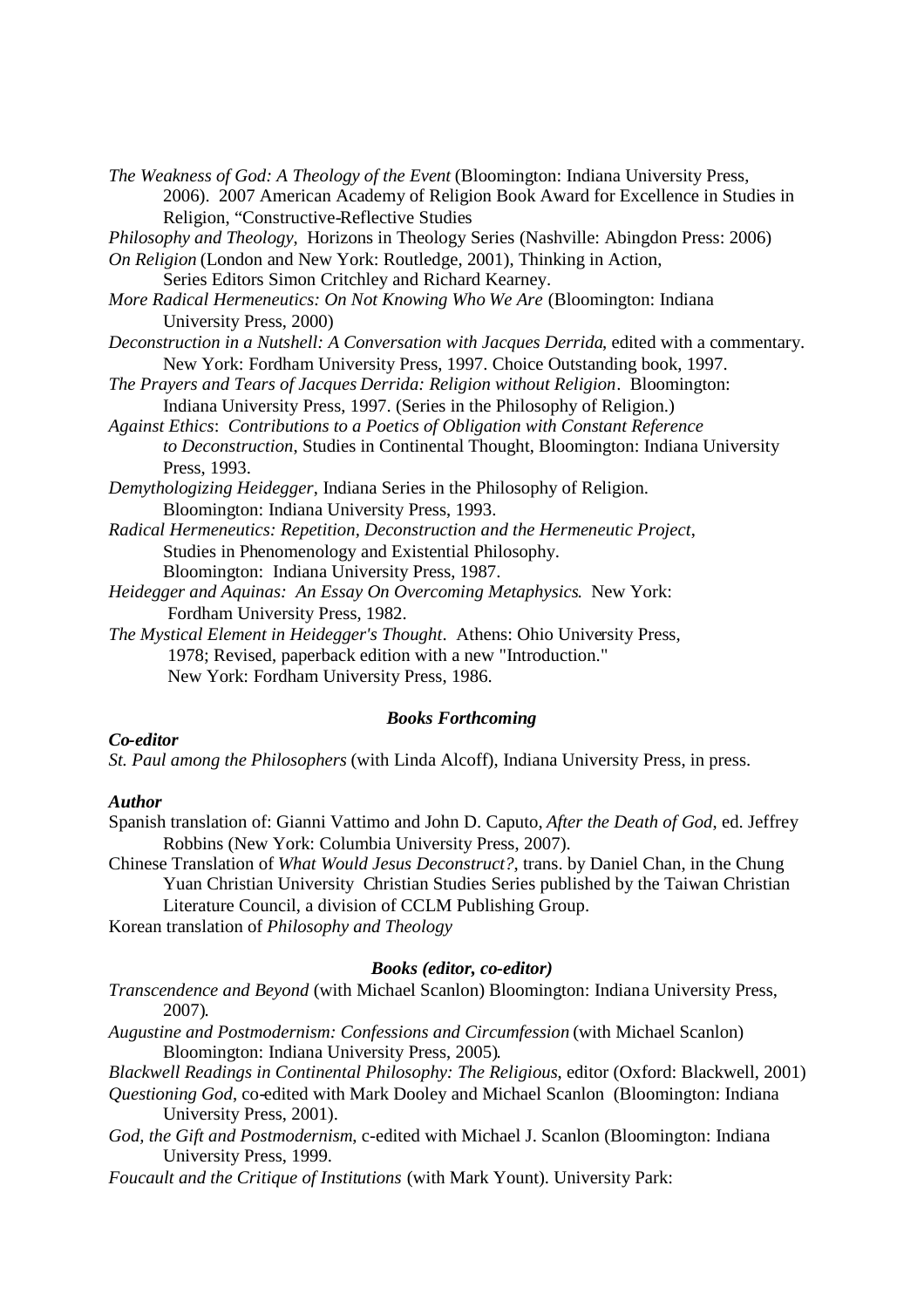Pennsylvania State University Press, 1993.

## *Book (co-author)*

*Modernity and Its Discontents* (With James Marsh and Merold Westphal) New York: Fordham University Press, 1992.

## *Translations of My Books*

- (1) *Desmitificando Heidegger*, trans. Leonor Aguior, Collection: Pensamento e Filosofia (Lisboa: Instituto Piaget,1998). [Portugese translation of *Demythologizing Heidegger* (Bloomington: Indiana University Press, 1993).
- (2) *Heidegger and Aquinas* (Fordham University Press, 1982) has been translated into Korean (ISBN 89-7142-037-5)
- (3) *Deconstruction in a Nutshell* (Fordham, 1997) Japanese translation by Toru Takahashi (Housei-University Press, 2005).
- (4) *Religie*, trans. Arend Smilde (Routledge: Amsterdam, 2002) (Dutch translation of *On Religion*).
- (5) Korean translation of *On Religion* (2004).
- (6) *Agama Cinta, Agama Masa Depan* (Jakarta: Mizan Publishers, 2004). [Indonesian translation of *On Religion*]
- (7) *Sobre la Religion*, trans. Marta Galvez (Madrid: Editorial Technos, 2005) (Spanish translation of *On Religion*. )
- (8) *Des Confessions: Jacques Derrida, Saint Augustin*, trans. Pierre-Emmanuel Suazat (Paris: Éditions Stock, 2007) French translation of: *Augustine and Postmodernism: Confessions and Circumfession* (with Michael Scanlon) Bloomington: Indiana University Press, 2005)*.*
- (9) Spanish translation of *After the Death of God*, in preparation.
- (10) Chinese Translation of *What Would Jesus Deconstruct?* , by Daniel Chan, in the Chung Yuan Christian University Christian Studies Series published by the Taiwan Christian Literature Council, a division of CCLM Publishing Group (forthcoming, 2009).
- (11) Korean translation of *Philosophy and Theology* in preparation.

#### *Books About My Work*

*Cross and Chora: Deconstruction and Christianity in the Work of John D. Caputo*, Eds. Marko Zlomsic and Neal Deroo. 12 studies of my work with my responses to each. Accepted for publication by Pickwick Publications, an imprint of Wipf and Stock Publishers.

*Religion With/out Religion: The Prayers and Tears of John D. Caputo*, ed. James H. Olthuis (London and New York: Routledge, 2001). This includes a series of studies of my work, my responses, and a interview with me about the direction of my thought.

*A Passion for the Impossible: John D. Caputo in Focus*, ed. Mark Dooley (Albany:

SUNY Press, 2003). This includes a series of studies of my work, my responses, and a interview conducted by Mark Dooley with Jacques Derrida about my interpretation of the religious element in Derrida's work.

*The Very Idea of Radical Hermeneutics*, ed. Roy Martinez (Atlantic Highlands: Humanities Press, 1997).

# *Interviews Given*

"A Theology of Our Desire: A Dialogue with John D. Caputo," *Polygraph: An International*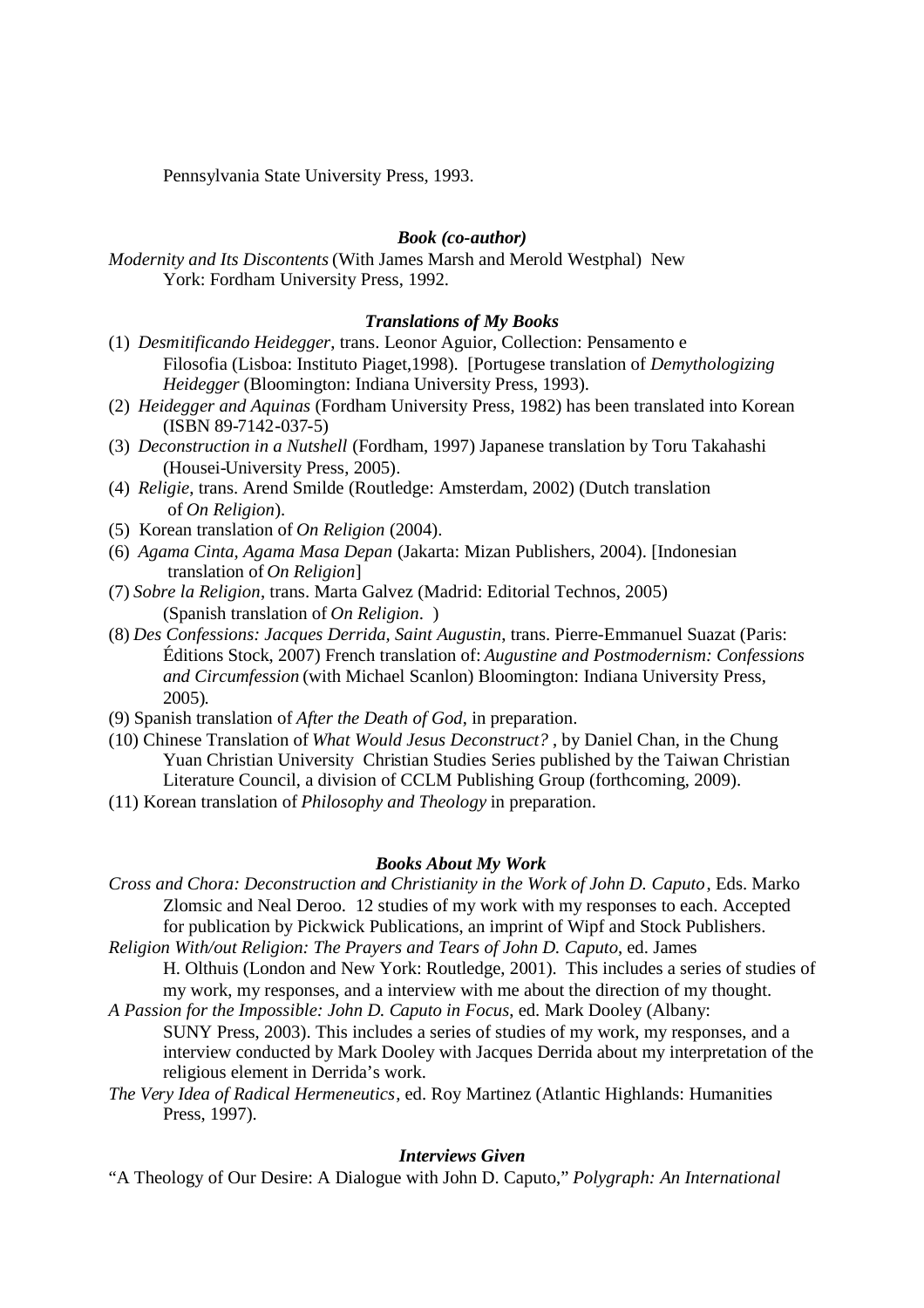*Journal of Culture and Politics*, 19/20 (2008): 159-175.

"An Interview with John D. Caputo," *Homebrewed Christianity* (2008) on line at: http://trippfuller.com/?p=202

- "From Radical Hermeneutics to the Weakness of God: John D. Caputo in Dialogue with Mark Dooley," ed. Ian Leask, *Philosophy Today*, 51:2 (Summer, 2007): 216-26. Reprinted in "From Radical Hermeneutics to the Weakness of God: An Interview with John D. Caputo, Conducted by Mark Dooley," *Oregon Extension Journal* (Ashland, OR),Vol. 8 (Fall, 2006): 5-10.
- "On the Power of the Powerless," in Gianni Vattimo and John D. Caputo, *After the Death of God*, ed. Jeffrey Robbins (New York: Columbia University Press, 2007), 114-60
- "Loosening Philosophy's Tongue: A Conversation with Jack Caputo," with Carl Raschke, *Journal of Cultural and Religious Theory*, Vol. 3, No. 2 (April, 2002). An on line journal: www.jcrt.org.
- "What Do I Love When I Love My God?: An Interview with John D. Caputo," with Keith Putt, in *Religion With/out Religion: The Prayers and Tears of John D. Caputo*, ed. James H. Olthuis (London and New York: Routledge, 2001), pp. 150-179.
- "In Praise of Devilish Hermeneutics," in *Thinking Otherwise: Critics in Conversation*, ed. Julian Humphreys (New York: Fordham University Press, 2004), pp. 119-23.

## *Radio Interviews\*

BBC/Ulster, Interview by William Crawley, May 1, 2005

- BBC, World Report, May, 2001, "Is Star Wars a Religion?"
- Radio Canada International on March 13 & March 17, 2002. "One often hears the statement 'God is dead'."
- Australian National Radio, "The Prayers and Tears of Jacques Derrida" (Spring, 2000)

### *On Line Interviews*

"Loosening Philosophy's Tongue: An Interview with Jack Caputo" (by Carl Raschke), *Journal of* 

*Cultural and Religious Theory*, 3:2 (2002) (http://www.jcrt.org/search.html) "Emmet Cole Interviews John D. Caputo," *The Modern World* 

(http://www.themodernword.com/features/interview\_caputo.html)

# *Encyclopedia Entries about My Work*

- "Caputo, John," in *A Dictionary of Continental Philosophy,* ed. John Protevi (New Haven: Yale University Press, 2006), pp. 82-83
- "Caputo, John D.," in *Encyclopedia of Postmodernism*, eds. Victor E. Taylor and Charles E. Winquist (London and New York: Routledge, 2001), pp.46-47.
- "Caputo, John D.," in *Philosophy of Religion A-Z*, ed. Patrick Quinn (Edinburgh: Edinburgh University Press, 2005), p. 43."
- "John D. Caputo," in http://www.reference.com/browse/wiki/John\_D.\_Caputo
- "Caputo, John D.," in http://encyclopedia.thefreedictionary.com
- "Caputo, John D.," *Counterpoint* (British Council on Cultural Relations): http://www.counterpoint-online.org/cgi-bin/item.cgi?id=570
- "Caput o, John D.," *Wikipedia*: http://en.wikipedia.org/wiki/John\_D.\_Caputo

*Guest Editor: Journal*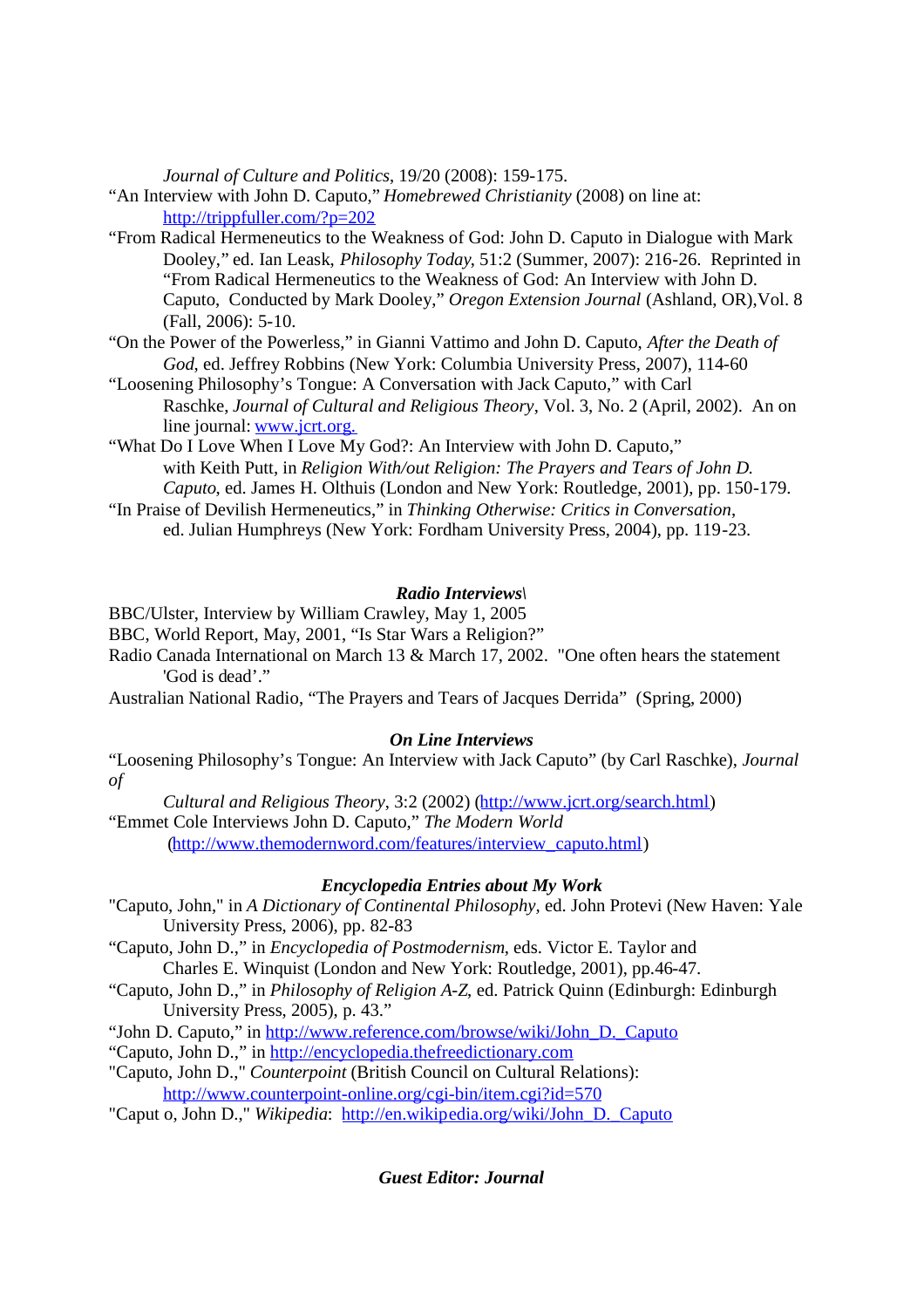*American Catholic Philosophical Quarterly*, 64 (May, 1995), Guest Editor, "Heidegger Issue." *Philosophy Today*, 40:1 (Spring, 1996), Co-Editor (with Lenore Langsdorf),

"Phenomenology and Beyond," Selected Studies in Phenomenology and Existential Philosophy, Vol. 21.

*Philosophy Today*, 41:1 (Spring, 1997), Co-Editor (with Debra Bergoffen), "Other Openings," Selected Studies in Phenomenology and Existential Philosophy, Vol. 22.

#### *Conference Director*

September 25-27, 1997, "Religion and Postmodernism 1: The Gift," Conference featured lectures by Jacques Derrida and Jean-Luc Marion, and eight other notable figures, with a concluding debate between Marion and Derrida.

October 14-16, 1999, "Religion and Postmodernism 2: Questioning God," Conference featuring lectures by Jacques Derrida, John Milbank and eight other notable figures, with a concluding roundtable with Derrida.

September 27-29, 2001, "Religion and Postmodernism 3: Confessions," featured Jacques Derrida and nine internationally recognized philosophers and theologians discussing the relevance of Augustine's *Confessions* today.`

April 1-2, 2003, "The Phenomenology of Prayer," the First Meeting of the Society for Continental Philosophy and Theology, Villanova University.

September 18-20, 2003, "Religion and Postmodernism 4: "Transcendence and Beyond," featuring Jean-Luc Marion and Gianni Vattimo and eight other internationally recognized philosophers and theologians. Villanova University.

- April 14-16, 2005, "Postmodernism, Religion and Culture, 1: St. Paul among the Philosophers," Syracuse University.
- April 26-28, 2007, "Postmodernism, Religion and Culture, 2: Feminism, Sexuality and the Return of Religion." Syracuse University
- April 16-18, 2009, "Postmodernism, Religion and Culture, 3: The Politics of Love." Syracuse University

#### **Journal Articles and Book Chapters**

- "Oltre la sovranità: molte nazioni, sotto un Dio debole," *Iride: Filosofia e discussione pubblica*  (Società editrice il Mulino, Italy): (August, 2008): 323-336. Italian translation of: "Beyond Sovereignty: Many Nations Under the Weakness of God," *Soundings: An Interdisciplinary Journal*, 89.1-2 (Spring-Summer, 2006): 21-35.
- "Why the Church Deserves Deconstruction: A Preface to the Chinese Translation [of *What Would Jesus Deconstruct*?"]

http://churchandpomo.typepad.com/conversation/2008/12/preface-to-the-chinese-editionof-wwjd.html

"*In His Steps--*A Postmodern Edition" Excerpt from Chapter 1of *What Would Jesus Deconstruct?* 

*Global Spiral,* Feb. 6, 2008, electronic journal published by the Metanexus Institute (www.metanexus.net )

- "Having Faith in Reason: A Response to Professor Wiebe" *The Council of Societies for the Study of Religion Bulletin*, Vol. 33, No. 2 (September, 2008): 85-86.
- "Open Theology–Or What Comes After Secularism?" *The Council of Societies for the Study of Religion Bulletin*, Vol. 37, No. 2 (April, 2008): 45-49.
- "Bodies Still Unrisen, Events Still Unsaid: A Hermeneutic of Bodies without Flesh,"*Angelaki:*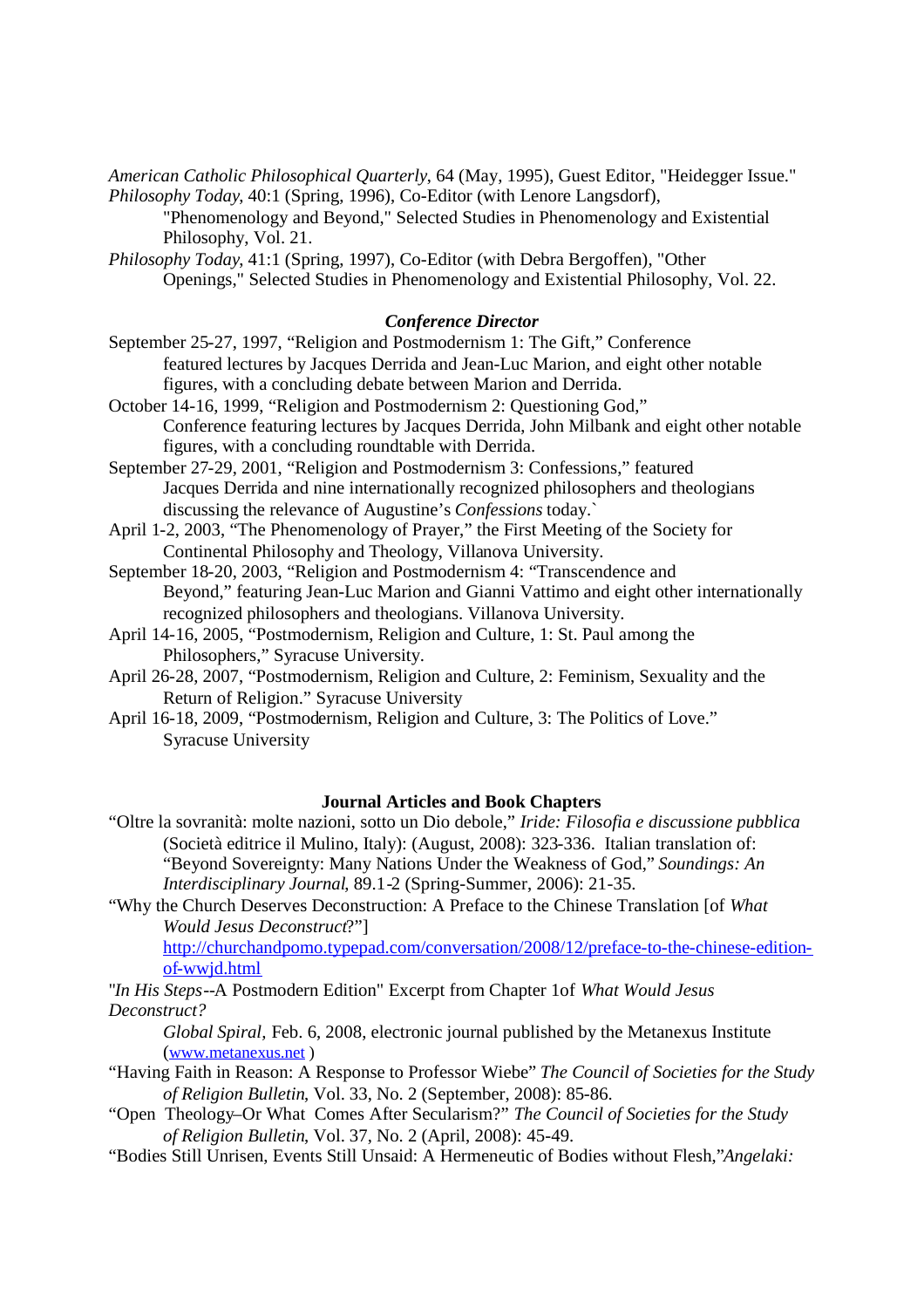*Journal of Theoretical Humanities*, Vol. 12, No. 1 (April 2007): 73-86. (Published separately in *Apophatic Bodies*, ed. Catherine Keller (Fordham University Press, forthcoming).

- "Living by Love: A Quasi-Apostolic *carte postale* on Love in itself, if There is Such a Thing," *Transforming Philosophy and Religion: Love's Wisdom*, eds. Bruce Benson and Norman Wirzba (Bloomington: Indiana University Press, 2008), 103-17.
- "A Theology of Our Desire: A Dialogue with John D. Caputo," *Polygraph: An International Journal of Culture and Politics*, 19/20 (2008): 159-175.
- "An Interview with John D. Caputo," *Homebrewed Christianity* (2008) on line at: http://trippfuller.com/?p=202
- "A Taste for Theory," "Preface" to *The Sleeping Giant Has Awoken: The New Politics of Religion in the United States*, eds. Jeffrey W. Robbins and Neal Magee (New York: Continuum, 2008), pp. 1-8"
- "In Defense of St. Elsewhere: A Response to a Symposium on *What Would Jesus Deconstruct?*" posted on the "Church and Postmodern Culture" blog (February 18, 2008). http://churchandpomo.typepad.com/conversation/2008/02/caputo-responds.html
- "*Avant la création: le souvenir de dieu de Derrida,"* trans. Patrick Dimascio*,* in *Derrida pour les temps à venir*, ed. René Major (Paris: Editions Stock, 2007), 140-58. [Translation of "Before Creation: Derrida's Memory of God," *Mosaic: A Journal for the Interdisciplinary Study of Literature*, 39:3 (September, 2006): 91-102.
- "Die Tränen und Gebete einer diabolishen Hermeneutic: Derrida und Meister Eckhart," trans. Jochen Schmidt, in *Dem Geheimnis auf der Spur*,ed. Susanne Klinger und Jochen Schmidt (Leipzig: Evangelische Verlagsanstalt, 2007), 125-46. Translation of ch. 10 of *More Radical Hermeneutics.*
- "Temporal Transcendence: The Very Idea of *à venir* in Derrida," in *Transcendence and Beyond*  eds. John D. Caputo and Michael Scanlon (Bloomington: Indiana University Press, 2007)*.*
- "From Radical Hermeneutics to the Weakness of God: John D. Caputo in Dialogue with Mark Dooley," ed. Ian Leask, *Philosophy Today*, 51:2 (Summer, 2007): 216-26.
- "Richard Rorty (1931-2007): In Memoriam,""Richard Rorty: In Memoriam," *Cross Currents*, 57, No. 3 (Fall, 2007): 434-38. On-line at *The Global Spiral* (A Publication of the Metanexus Institute) 8:5 (August, 2007) available at
- http://www.metanexus.net/magazine/tabid/68/id/10108/Default.aspx
- Review: Jean-Luc Marion, *The Erotic Phenomenon* in: *Ethics*, vol. 118 (October, 2007).
- "Bodies Still Unrisen, Events Still Unsaid," *Angelaki*: *Journal of Theoretical Humanities*, 12: 1(April, 2007): 73 - 86.
- "The Hyperbolization of Phenomenology: Two Possibilities for Religion in Recent Continental Philosophy," *Counter-Experiences: Reading Jean-Luc Marion,* ed. Kevin Hart (Notre Dame: University of Notre Dame Press, 2007), pp. 66-93.
- "The Weakness of God: A Theology of the Event" in *The Mourning After: Attending the Wake of Postmodernism*, eds. Neil Brooks and Josh Toth, Postmodern Studies 40 (Amsterdam & New York: Rodopi, 2007), pp. 285-302.
- "Theopoetic/Theopolitic" (with Catherine Keller), *Cross-Currents*, 56:4 (Winter, 2007): 105-11.
- "From Radical Hermeneutics to the Weakness of God: An Interview with John D. Caputo, Conducted by Mark Dooley," *Oregon Extension Journal* (Ashland, OR),Vol. 8 (Fall, 2006): 5-10.
- "On Being Clear about Faith: A Response to Stephen Williams," *Books and Culture: A Christian Review*, Vol. 12, No. 6 (November/December, 2006): 40-42.
- "Without Sovereignty, Without Being: Unconditionality, the Coming God and Derrida's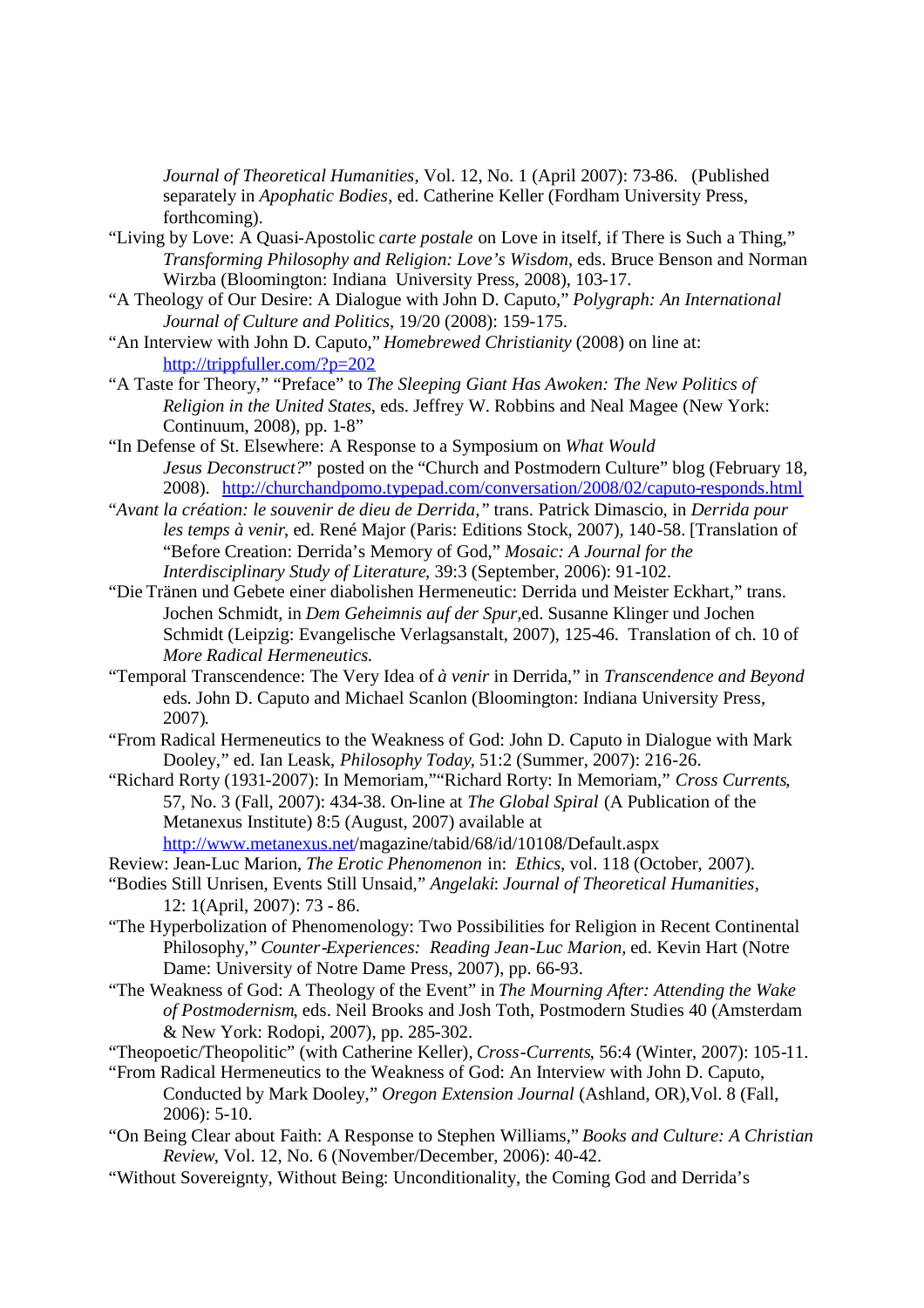Democracy to Come," in *Religion and Violence in a Secular World,* ed. Clayton Crockett (Charlottesville: University of Virginia Press, 2006), pp. 137-56.

- "Atheism, A/theology and the Postmodern Condition," in *The Cambridge Companion to Atheism*, ed. Michael Martin (Cambridge: Cambridge University Press, 2007), pp. 267 82.
- "Beyond Sovereignty: Many Nations Under the Weakness of God," *Soundings: An Interdisciplinary Journal*, 89.1-2 (Spring-Summer, 2006): 21-35.
- "Before Creation: Derrida's Memory of God," *Mosaic: A Journal for the Interdisciplinary Study of Literature*, 39:3 (September, 2006): 91-102.
- "Hauntological Hermeneutics and the Interpretation of Christian Faith: On Being Dead Equal Before God," *Hermeneutics at the Crossroads*, ed. Kevin Vanhoozer, James K. A. Smith and Bruce Ellis Benson (Bloomington: Indiana University Press, 2006), pp. 95-111
- "Looking the Impossible in the Eye: Kierkegaard, Derrida, and the Repetition of Religion," Chinese Translation by Wang Qi in *World Philosophy,* Vol. 21, No. 3 (2006): 4-21 [English original in *Kierkegaard Studies Yearbook 2002*, ed. Niels Cappelorn (Berlin: Walter de Gruyter, 2002), pp. 1-25.]
- "The Prayers and Tears of Jacques Derrida " and "Laughing, Praying, Weeping before God: A Reponse [to the papers of David Wood, Edith Wyschogrod and Francis Ambrosio]" in S. Clark Buckler and Matthew Statler, *Styles of Piety: Practicing Philosophy after the Death of God* (New York: Fordham University Press, 2006), pp. 193-204 and 253-69.
- "Richard Kearney's Enthusiasm," in *After God: Richard Kearney and the Religious Turn in Continental Philosophy*, ed. John Manoussakis (New York: Fordham University Press, 2006), pp. 309-19.
- "Jacques Derrida (1930-2004)," *Cross Currents*, Vol. 55, No. 4 (Winter, 2006): 564-67.
- "Methodological Postmodernism: On Merold Westphal's "Overcoming Onto-Theology," *Faith and Philosophy*, 22, No. 3 (July, 2005): 284-96.
- "Against Ethics," in *The Sheed & Ward Anthology of Catholic Philosophy*, eds. James C. Swindal and Harry J. Gentler, S.J. (Langham, MD: Rowman & Littlefield, A Sheed and Ward Book, 2005), pp.510-22. [Reprint, excerpted from "Reason, History and a Little Madness: Towards an Ethics of the Kingdom," in *Questioning Ethics: Contemporary Debates in Philosophy*, ed. Richard Kearney and Mark Dooley. New York: Routledge, 1999.]
- "Jacques Derrida and the Future of Religion" accompanied by a Portugese translation: "Jacques Derrida e o Futuro da Religião," trans. Jaci Maraschino, *Margens: Revista da Associação Brasileira de Estudos sobre Pós-modernidade*, Vol. 1, No. 2 (2005) (www.margens.org.br).
- "Jacques Derrida e il Futuro della Teologia," *Per La Filosofia: Filosofia e insegnamento* (Istituti Editoriali e Poligrafici Internazionali, Pisa - Roma), Vol. XXII, No. 64 (May-August, 2005): 77-81. Italian translation of "Jacques Derrida and the Future of Religion"
- "In Praise of Ambiguity," in *Ambiguity in the Western Mind*, eds. Craig J. N. De Paulo (New York: Lang Pub. Co., 2005), pp. 15-34.
- "Hyperbolic Justice: Deconstruction, Myth and Politics," in *Emmanuel Levinas: Critical Assessments*, ed. Claire Elise Katz with Lara Trout (New York and London: Routledge, 2005), vol. 4, pp. 67-84; reprinted from *Research in Phenomenology* 21 (1991): 3-20.
- "The Axiology of the Impossible," in *The Experience of God: A Postmodern Response*, eds. Kevin Hart and Barbara E. Wall (New York: Fordham University Press, 2005), pp. 20 41.
- "Foreword: Of Hyper-Realty," Foreword to Ewan Ferne, *Spiritual Shakespeares* (New York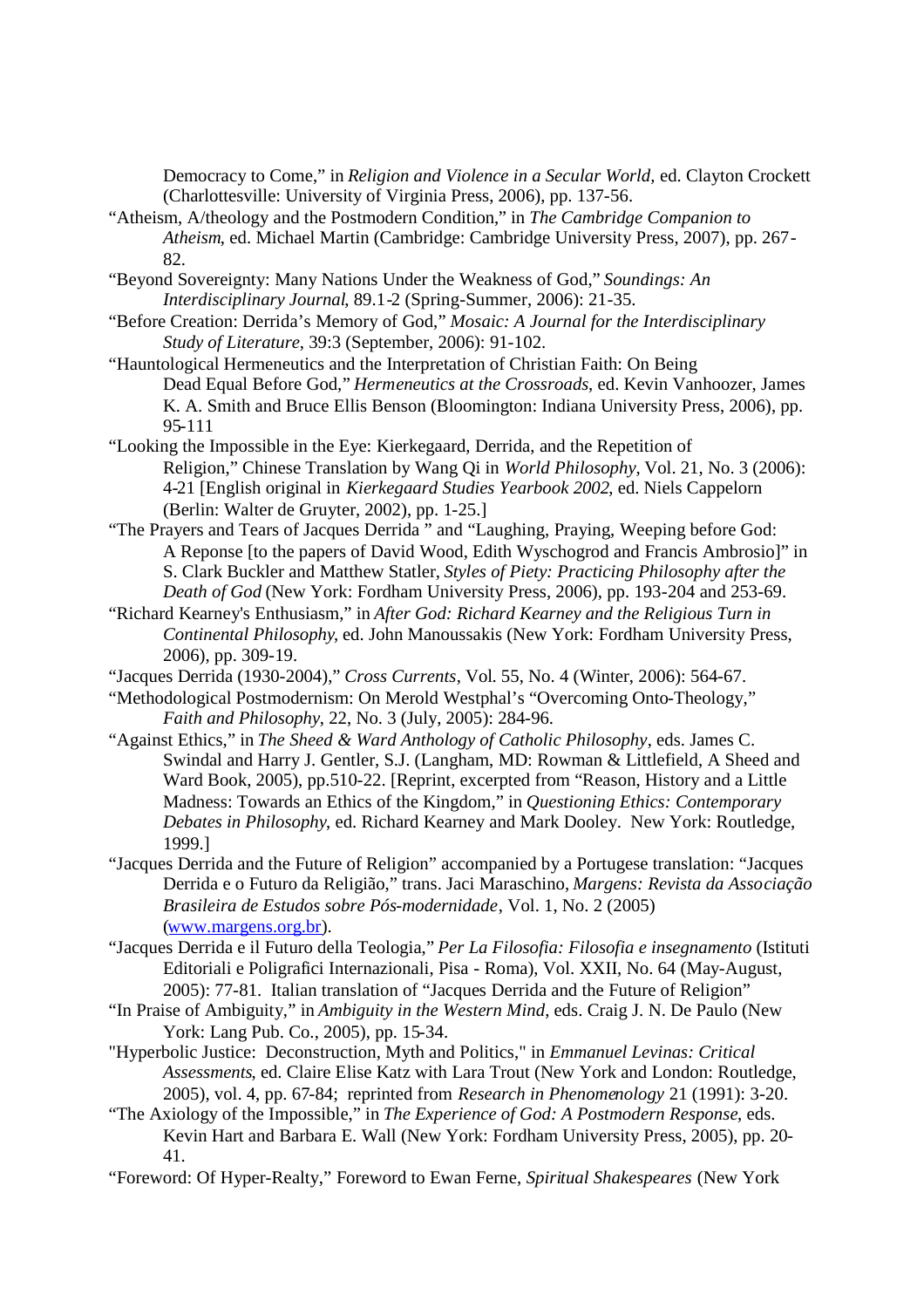and London: Routledge, 2005), pp. xvii-xix.

"Emmet Cole Interviews John D. Caputo," *The Modern World* (May, 2005) (http://www.themodernword.com/features/interview\_caputo.html

- "Hauntological Hermeneutics and the Interpretation of Christian Faith: On Being Dead Equal Before God," *American Catholic Philosophical Quarterly,* 79, 2 (2005): 291-311.
- "Filosofia e Posmodernismo Profetico," *Revista Potuguesa de Filosofia*, 60, No. 4 (2004): 827-43 [Portuguese translation of "Philosophy and Prophetic Postmodernism: Toward a Catholic Postmodernity," *American Catholic Philosophical Quarterly*, 74: 4 (Autumn, 2000): 549-568.
- "Jacques Derrida (1930-2004)," *Journal of Cultural and Religious Studies*, 6:1 (December, 2004) (http://www.jcrt.org/archives/06.1/index.html)
- "Deconstruction," entry in *Encyclopedia of Religion*, *Second Edition,* 15 vols., ed. Lindsay Jones (New York: Thomson Gale, Macmillan Reference USA, 2005), pp. 2245-48.
- "Epoche and Faith: An Interview with Jacques Derrida" [with Yvonne Sherwood and Kevin Hart] in *Derrida and Religion: Other Testaments*, ed. Yvonne Sherwood and Kevin Hart (New York: Routledge, 2005), pp. 27-50
- "Otobiographies, or how a torn and disembodied ear hears a promise of death (a prearranged meeting between Yvonne Sherwood and John D. Caputo and the Book of Amos and Jacques Derrida)," in *Derrida and Religion: Other Testaments*, eds. Yvone Sherwood and Kevin Hart (New York and London: Routledge: 2005), pp. 209-240.
- "Obituary: Jacques Derrida," *Third Way* (London), v. 27, n. 10 (December 24, 2004): 8-9.
- "La Philosophie et le postmodernisme prophétique: Vers une post-modernité Catholique," trans. Jean Greisch, in *Raison philosophique et Christianisme à l'aube du IIIe. Millénaire*, eds. Philippe Capelle and Jean Greisch (Paris: Editions du Cerf, 2004), pp. 141-62; French trans. of "Philosophy and Prophetic Postmodernism: Toward a Catholic Postmodernity," *American Catholic Philosophical Quarterly*, 74: 4 (Autumn, 2000): 549 568.
- "L'idée même de l'à venir," *La démocratie à venir: autour de Jacques Derrida*, ed. Marie-Louise Mallet (Paris: Galilée, 2004), pp. 295-306.
- "Délier la langue," *L'Herne: Derrida*, eds. Marie-Louise Mallet and Ginette Michaud (Paris: Editions de l'Herne, 2004), pp. 66-70
- "No Tear Shall Be Lost: The History of Prayers and Tears," *Ethics of History*, eds. David Carr, Thomas Flynn and Rudolph Makkreel (Evanston, Ill: Northwestern University Press, 2004), pp. 91-117.
- "Foreword" to *In Deference to the Other: Lonergan and Contemporary Continental Thought*, eds. Mark Doorley and Jim Kanaris (Albany: SUNY Press, 2004), pp. vii-xiii.
- "Olthuis's Risk: A Heretical Tribute," *The Hermeneutics of Charity: Interpretation, Selfhood and Postmodern Faith*, eds. James K. A. Smith and Henry IsaacVenema (Grand Rapids: Baker/Brazos Press, 2004), pp. 41-51
- "Good Will and the Hermeneutics of Friendship: Gadamer, Derrida and Madison," *Symposium: Canadian Journal of Continental Philosophy*, 8, no. 2 (Summer, 2004): 213 25. (Special issue entitled "Working Through Postmodernity: Essays in Honor of Gary B. Madison," ed. Paul Fairfield).
- "Love Among the Deconstuctibles: A Response to Prof. Lambert," *Journal of Cultural and Religious Theory*, Vol 5.2 (June, 2004), www.jcrt.org
- "Either/Or, Undecidability, and Two Concepts of Irony: Kierkegaard and Derrida," in *The New Kierkegaard*, ed. Elsebet Jegstrup (Bloomington: Indiana University Press, 2004), pp. 14-41.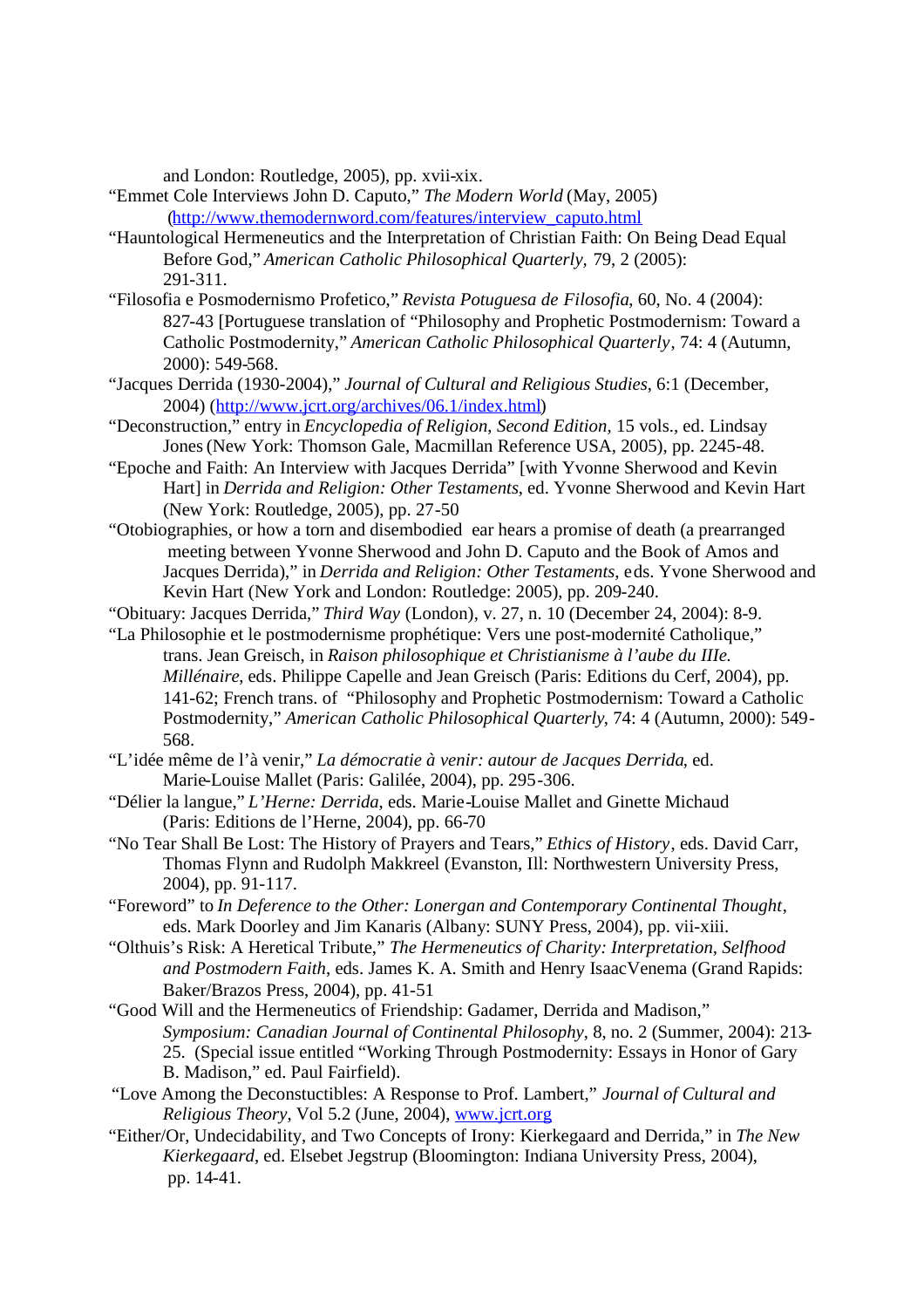- "Apostles of the Impossible: God and the Gift in Derrida and Marion," *Logos & Pneuma: Chinese Journal of Theology,* No. 20 (Spring, 2004), pp. 51-88. [Chinese Translation of same in *God, the Gift and Postmodernism*, eds. John D. Caputo and Michael J. Scanlon (Bloomington: Indiana University Press, 1999), pp. 185-222.
- "On Not Knowing Who We Are: Madness, Hermeneutics and the Night of Truth in Foucault," in *Michel Foucault and Theology*, eds. James Bernauer and Jeremy Carrette (Aldershot, UK: Ashgate Press, 2004), pp. 117-39. [Reprint of ch. 1 of *More Radical Hermeneutics*]
- "Apôtres de l'impossible: sur Dieu et le don chez Derrida et Marion," trans. Sophie-Jan Arrien, *Philosophie*, (Les Éditions de Minuit) No. 78 (June, 2003): 33-51. [Translation of "Apostles of the Impossible: Derrida and Marion," in *God, the Gift and Postmodernism*, eds. John D. Caputo and Michael J. Scanlon (Bloomington: Indiana University Press, 1999), pp. 185-222.]
- "God and Anonymity: Prolegomena to an Ankhoral Religion," in *A Passion for the Impossible: John D. Caputo in Focus*, ed. Mark Dooley (Albany: SUNY Press, 2003), pp. 1-19.
- "The Experience of God and the Axiology of the Impossible," *Religion after Metaphysics*, eds. Hubert Dreyfus and Mark Wrathall (London and New York: Cambridge University Press, 200 3), pp. 123-45.
- "There Are No Truths, Only Texts," *ARC: The Journal of the Faculty of Religious Studies, McGill University,* 31 (2003): 13-22.
- "Jad oddzielic strone lew (niewlasciwa) od prawej (wlasciwej)," trans. Artur Przybystawki, *Sztuka I Filozofia*, 22-23 (2003): 14-21. Polish translation of "Telling Left from Right: Hermeneutics, Deconstruction, and the Work of Art," Journal of Philosophy, 83 (1986), 678-85.
- "Die *différance* und die Sprache des Gebets," trans. Artur Boederl, in *Die Sprachen der Religion*, eds. Florain Uhl and Artur R. Boederl (Berlin: Parerga Verlag, 2003), pp. 293-316. Translation of "Tears Beyond Being," *infra*.
- "Derrida and Marion: Two Husserlian Revolutions," in *Religious Experience and the End of Metaphysics*, ed. Jeffrey Bloechl (Bloomington: Indiana University Press, 2003), pp. 119-34
- "Without Sovereignty, Without Being: Unconditionality, the Coming God and Derrida's Democracy to Come," *Journal of Cultural and Religious Theory*, Vol 4, No. 3 (August, 2003). www.jcrt.org
- "More Rogues Than You Think: Derrida on the Cruel Logic of Sovereignty," *France Today: The Journal of French Travel and Culture*, Vol 18, no. 7 (September, 2003): 21-26.
- "Is There a Forbidden Knowledge," in *Im Einsatz für Bildung und Erziehung: Festsschrift zum 70. Geburststag Prof. Dr. Joseph McCafferty*, ed. Tadeusz Guz (Kisselegg: Fe-Medienverlag, 2003), pp. 51-70.
- "After Jacques Derrida Comes the Future," *The Journal of Culture and Religious Theory*, vol. 4, No. 2 (April, 2003). (An electronic journal: www.jcrt.org)
- "Tears Beyond Being: Derrida's Experience of Prayer," *Théologie negative,* ed. Marco M. Olivetti (Padua: CEDAM, 2002), pp. 861-880; reprinted in *Augustine and Postmodernism;* French translation, "Verser des larmes au-delà de l'être:" Derrida et la confession de la prierè," in *Des Confessions: Jacques Derrida, Saint Augustin.*
- "Confessions of a Postmodern Catholic: From St. Thomas to Derrida," eds. Curtiss Hancock and Robert Sweetman, in *Faith and the Intellectual Life* (Washington D.C.: The Catholic University of America Press, 2003), pp. 64-92.
- "Against Principles: A Sketch of an Ethics without Ethics," in *The Ethical:*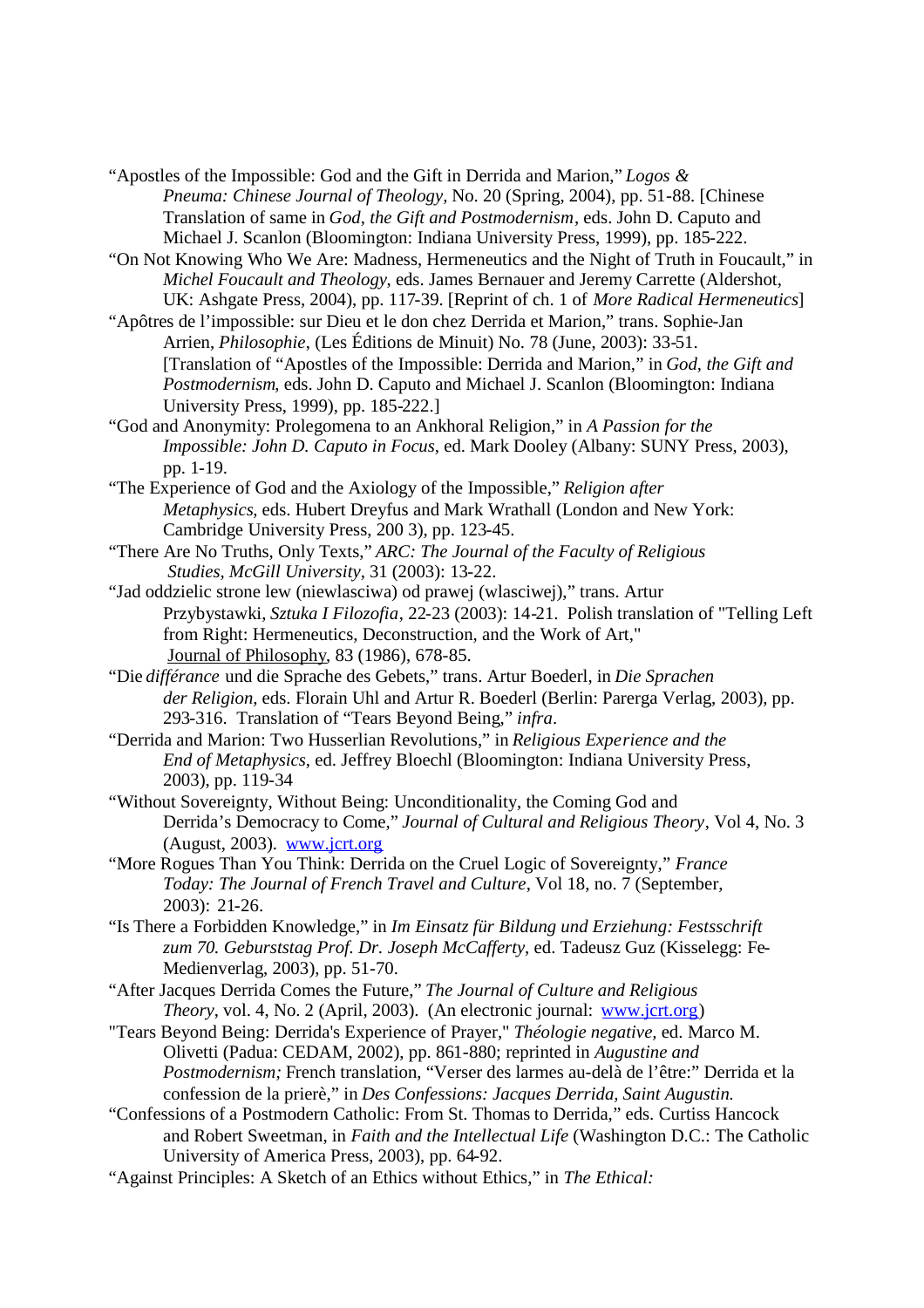*Blackwell Readings in Continental Philosophy*, ed. Edith Wyschogrod and Charles McKenny (Oxford: Blackwell, 2003), pp. 169-180.

- "For the Love of the Things Themselves: Derrida's Phenomenology of the Hyper-Real," *Journal of Cultural and Religious Theory*, 1.3 (July, 2000), www.jcrt.org. Reprinted in *Fenomenologia Hoje II: Significado e Linguagem*, Eds. Ricardo Timm de Souza and Nythamar Fernandes de Oliveria (Porto Allegre, Brazil: EDIPUCRS, 2002), pp. 37-60.
- "Good Will and the Hermeneutics of Friendship: Gadamer and Derrida," *Philosophy and Social Criticism*, 28 (2002): 512-22.
- "Auto-deconstructing or Constructing a Bridge? A Reply to Thomas A. F. Kelly," *American Catholic Philosophical Quarterly*, 76 (2002): 341-44.
- "Looking the Impossible in the Eye: Kierkegaard, Derrida, and the Repetition of Religion," *Kierkegaard Studies Yearbook 2002*, ed. Niels Cappelorn (Berlin: Walter de Gruyter, 2002), pp. 1-25. Chinese Translation by Wang Qi in *World Philosophy,* Vol. 21, No. 3 (2006): 4-21
- "In Search of a Sacred Anarchy: An Experiment in Danish Deconstruction," in *Calvin Schrag and the Task of Philosophy after Postmodernity*, ed. William McBride and Martin Matuskik (Evanston: Northwestern University Press, 2002), pp. 226-250.
- "Por amor as coisas mesmas: o hiper-realismo de Derrida," trans. Paulo Cesar Duque-Estrada in *As Margens: A proposito de Derrida*, ed. Paulo Cesar Duque-Estrada (Rio de Janeiro: Editora PUC, 2002), pp. 29-48. [Portugese translation of "For the Love of the Things Themselves")
- "We Are Not God: A Response to Stanley Fish, 'On Relativism'," *The Responsive Community*, 12 (Summer, 2002): 52-55.
- "Loosening Philosophy's Tongue: A Conversation with Jack Caputo," with Carl Raschke, *Journal of Cultural and Religious Theory*, Vol. 3, No. 2 (April, 2002). An on line journal: www.jcrt.org.
- "Richard Kearney's Enthusiasm: A Philosophical Exploration of *The God Who May Be*," *Modern Theology* 18:1 (January, 2002): 87-94.
- "The Time of Giving, the Time of Forgiving," in *The Enigma of Gift and Sacrifice*  eds. Edith Wyschogrod, Jean-Joseph Goux, and Eric Byonton (New York: Fordham University Press, 2002), pp. 117-47.
- "Hoping in Hope, Hoping against Hope: A Response," in *Religion With/out Religion: The Prayers and Tears of John D. Caputo*, ed. James H. Olthuis (London and New York: Routledge, 2001), pp. 120-149.
- "What Do I Love When I Love My God?: An Interview with John D. Caputo," in *Religion With/out Religion: The Prayers and Tears of John D. Caputo*, ed. James H. Olthuis (London and New York: Routledge, 2001), pp. 150-179.
- "Messianic Postmodernism," *Philosophy of Religion in the 21st Century,*  eds. D. Z. Phillips and Timothy Tessin (Hampshire, England: Macmillan/Palgrave, 2001), Claremont Studies in the Philosophy of Religion, pp. 153-66.
- "God is not *différance*," in *Deconstruction: A Reader*, ed. Martin McQuillan (New York: Routledge, 2001), pp. 458-63 (an excerpt from *The Prayers and Tears of Jacques Derrida* anthologized here).
- "The Poetics of the Impossible and the Kingdom of God," in *The Blackwell Companion to Postmodern Theology*, ed. Graham Ward (Oxford: Blackwell, 2001), pp. 469-481.
- "The Absence of Monica: Heidegger, Derrida, and Augustine's *Confessions*," in *Heidegger and Feminism*, ed. Patricia Huntington and Nancy Holland (University Park: Pennsylvania State University Press, 2001), pp. 149-64.
- "Introduction: Who Comes After the God of Metaphysics?" in *Blackwell Readings in*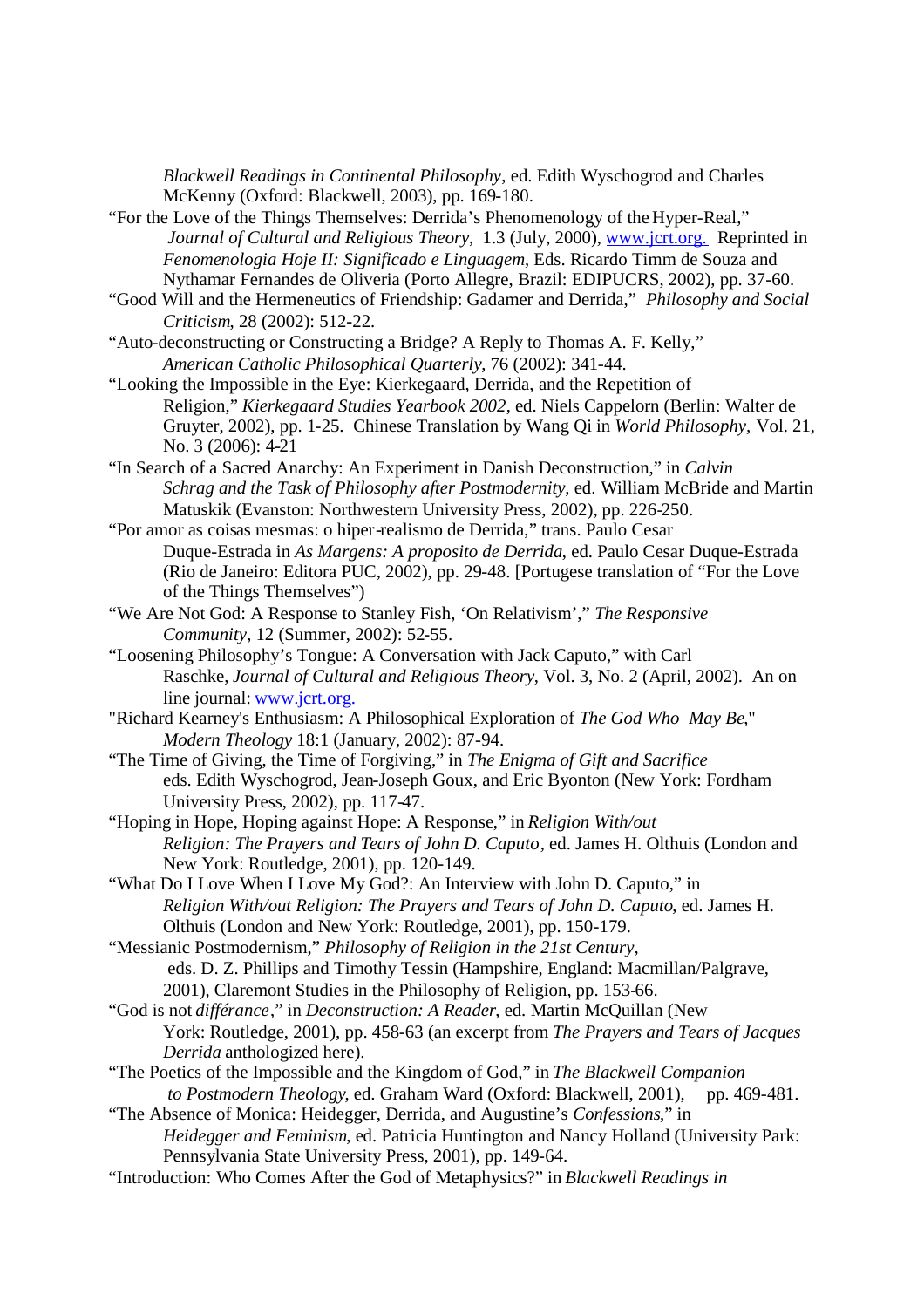*Continental Philosophy: The Religious*, editor John D. Caputo (Oxford: Blackwell, 2001)

- "What do I Love When I Love my God: Deconstruction and Radical Orthodoxy," in *Questioning God*, eds. John D. Caputo, Mark Dooley, Michael Scanlon (Bloomington: Indiana University Press, 2001), pp. 291-317.
- "Philosophy and Prophetic Postmodernism: Toward a Catholic Postmodernity," *American Catholic Philosophical Quarterly*, 74: 4 (Autumn, 2000): 549-568. French Translation: "*La Philosophie et le postmodernisme prophetique: Vers une post-modernité Catholique*," trans. Philippe Capelle and Jean Greisch, UNESCO Proceedings.
- "People of God, People of Being: The Theological Presuppositions of Heidegger's Path of Thought," in *Appropriating Heidegger*, eds. James Faulkoner and Mark Wrathall (Cambridge: Cambridge University Press, 2000), pp. 85-100.
- "For Love of the Things Themselves: Derrida's Hyper-Realism," *Journal for Cultural and Religious Theory*, Vol. 1, No. 3 (August, 2000). Electronic journal (http://www.jcrt.org). [Also translated into Portugese].
- "Otherwise than Ethics, Or Why We Too are Sill Impious," in *American Continental Philosophy: A Reader*, eds. W. Brogan and J. Risser (Bloomington: Indiana University Press, 2000), pp. 261-293.
- "Adieu sans Dieu: Derrida and Levinas," in *The Face of the Other and the Trace of God: Essays on the Thought of Emmanuel Levinas*, ed. Jeff Bloechl. New York: Fordham University Press, 2000), PP. 276-311.
- "The End of Ethics," in *Blackwell Studies in Ethics*, ed. Hugh Follette (Oxford: Blackwell Publishers, 2000), pp. 111-128.
- "Metanoetics: Elements of a Postmodern Christian Philosophy," *Christian Philosophy Today* (New York: Fordham University Press, 1999), pp. 189-223.
- "Postmodernism, Postsecularism, and the New World Disorder," in *Europe after 1989: A Culture in Crisis?* (Washington, D.C: Georgetown University Center for German and European Studies, 1999), pp. 25-41.
- "Who is Derrida's Zarathustra: Of Friendship, Fraternity and a Democracy to Come," *Research in Phenomenology*, 29 (1999): 184-198.
- "Toward a Postmodern Theology of the Cross: Heidegger, Augustine, Derrida," in *Postmodern Philosophy and Christian Thought*, ed. Merold Westphal. (Bloomington: Indiana University Press, 1999), pp. 202-225.
- "Apostles of the Impossible: Derrida and Marion," in *God, the Gift and Postmodernism*, eds. John D. Caputo and Michael J. Scanlon (Bloomington: Indiana University Press, 1999), pp. 185-222.
- "On Mystics, Magi, and Deconstructionists," in *Portraits of American Continental Philosophers*, ed. James Watson (Bloomington: Indiana University Press, 1999), pp. 24-33; German Trans. *Neue Amerikanische Philosophinnen in Selbstdarstellungen*, ed. James Watson (Frankfurt: Verlag Turia + Kant, 1998), pp.  $60-72$ .
- "Heidegger," in *Augustine through the Ages*: *An Encyclopedia*, ed. Allan D. Fitzgerald, O.S.A. (Grand Rapids: Erdmanns, 1999), pp. 421-22.
- "Commentary on Ken Schmitz: 'Postmodernism and the Catholic Tradition,'" *American Catholic Philosophical Quarterly*, 73:2 (Spring, 1999): 253-260.
- "Heidegger's Revolution: An Introduction to the *Introduction to Metaphysics,*" in *Heidegger*

*toward the Turn: Essays onthe Work of the 1930s*, ed. James Risser (Albany:

SUNY Press, 1999), pp. 53-74 [Reprint of ch. 3 of *Demythologizing Heidegger*] "Reason, History and a Little Madness: Towards an Ethics of the Kingdom," in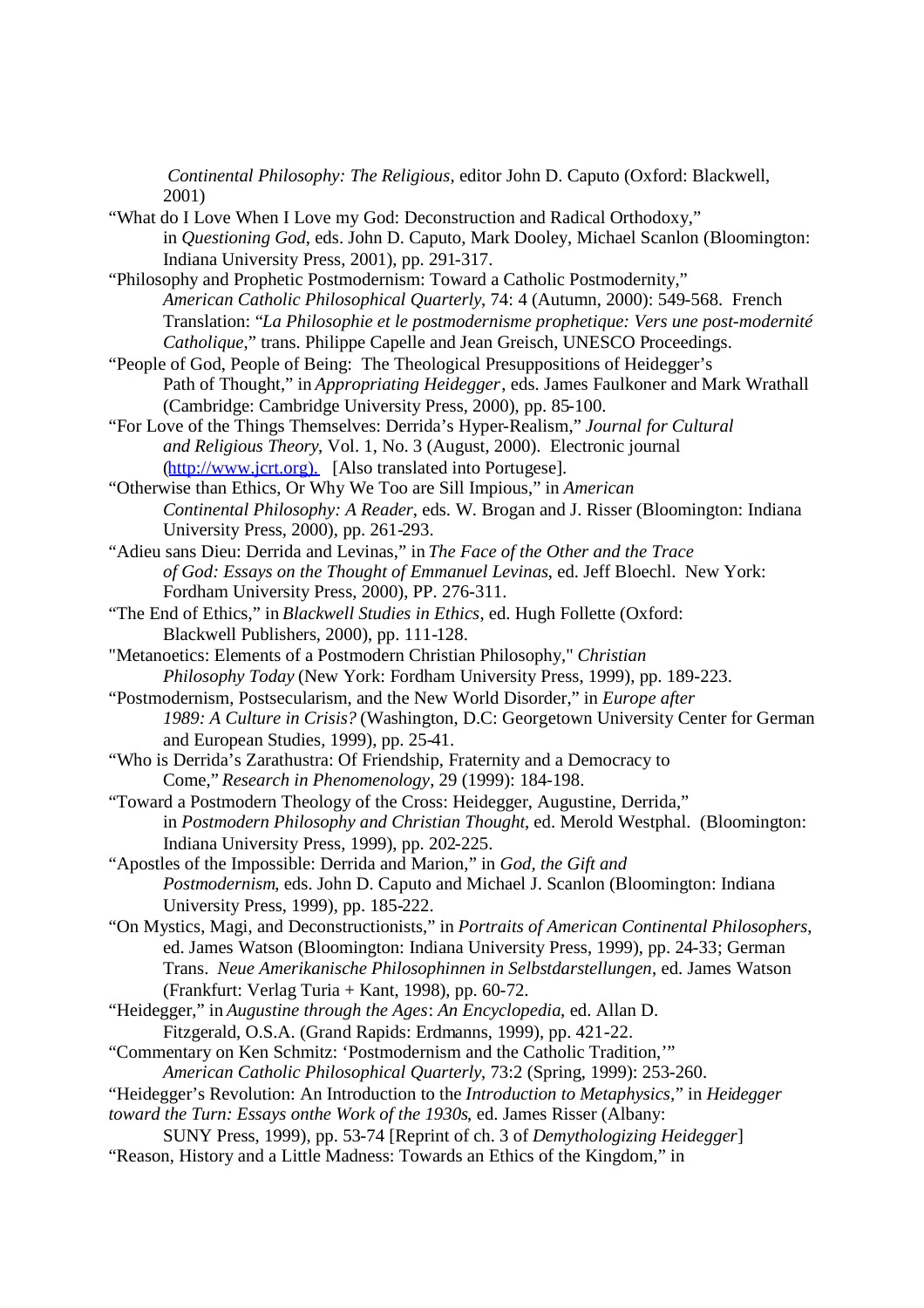*Questioning Ethics: Contemporary Debates in Philosophy*, ed. Richard Kearney and Mark Dooley. New York: Routledge, 1999. Pp. 84-104. "Postmodernism and the Desire for God: An Email Conversation with Edith Wyschogrod, *Cross-Currents*, 48, No. 3 (Fall, 1998): 293-310. "An American and a Liberal: John D. Caputo's Response to Michael Zimmerman, *Continental Philosophy Review*, 31, 2 (1998): 215-220. "To the Point of a Possible Confusion: God and *il y a*," in *Levinas: The Face of the Other.*  Pittsburgh: Simon Silverman Center, Duquesne University, 1998. Pp. 1-36. "God is Wholly Other–Almost," in *The Otherness of God*, ed. Orrin F. Summerell Charlottesville: University of Virginia Press, 1998. Pp. 190-205. "Heidegger," in *A Companion to Continental Philosophy*, eds. Simon Critchley and William Schroeder (Oxford: Blackwell, 1998), pp. 223-233. "Dasein," in *Encyclopedia of Phenomenology*. Dordrecht: Kluwer Academic Publishers, 1997. Pp. 133-137 "Dreaming of the Innumerable: Derrida, Drucilla Cornell, and the Dance of Gender," in *Derrida and Feminism: Recasting the Question of Woman*, eds. Ellen Feder, Mary C. Rawlinson, Emily Zakin (New York: Routledge, 1997), pp. 141-160. "A Philosophical Propaedeutic: The Very Idea of Radical Hermeneutics" (with Roy Martinez) in *The Very Idea of Radical Hermeneutics*, ed. Roy Martinez (Atlantic Highlands: Humanities Press, 1997), pp. 13-21. "Firing the Steel of Hermeneutics: Hegelianized Hermeneutics vs. Radical Hermeneutics," in *Hegel, History, and Interpretation*, ed. Shaun Gallagher (Albany: SUNY Press, 1997), pp. 59-70. "A Community without Truth: Derrida and the Impossible Community," *Research in Phenomenology*, 26 (1996): 25-37. "Soll die Philosophie das letzte Wort haben? Levinas und der junge Heidegger über Philosophie und Glauben," in *Festschrift for Hugo Ott*, ed. Hermann Schäfer (Bonn: Haus der Geschichte, 1996), pp. 209-231. "Dark Hearts: Heidegger, Richardson, and Evil.," In *From Phenomenology to Thought, Errancy, and Desire*, ed. Babette Babich (Dordrecht: Kluwer, 1996), pp. 267-75. "Instants, Secrets, Singularities: Dealing Death in Kierkegaard and Derrida," in *Kierkegaard in Post/Modernity*, eds. Martin Matustik and Merold Westphal (Bloomington: Indiana University Press, 1995), pp. 216-38. "Presenting Heidegger," *American Catholic Philosophical Quarterly*, 64 (May, 1995): 129-136. (Guest Editor, "Heidegger Issue.") "Infestations: The Religion of the Death of God and Scott's Ascetic Ideal," *Research in Phenomenology*, 25 (1995): 261-68. "Bedeviling the Tradition: Deconstruction and Catholicism." In *(Dis)continuity and (De)construction: Reflections on the Meaning of the Past in Crisis Situations*. Ed. Josef Wissink. Kampen, The Netherlands: Pharos, 1995. Pp. 12-35. "Reason, History and a Little Madness: Towards a Hermeneutics of the Kingdom," *Proceedings of the American Catholic Philosophical Association*, 68 (1994):27-44. "*Sorge* and *kardia*: The Hermeneutics of Factical Life and the Categories of the Heart," *Reading Heidegger From the Start: Essays in His Earliest Thought*, Eds. Theodore Kisiel and John van Buren (Albany: SUNY Press, 1994), pp. 327-343. "The Age of Repetition," *Southern Journal of Philosophy*, 32, Supplement (1994): 171-177. "The Good News About Alterity: Derrida and Theology," *Faith and Philosophy*, 10 (1993): 453-470. "Heidegger, Kierkegaard and the Foundering of Metaphysics," *International*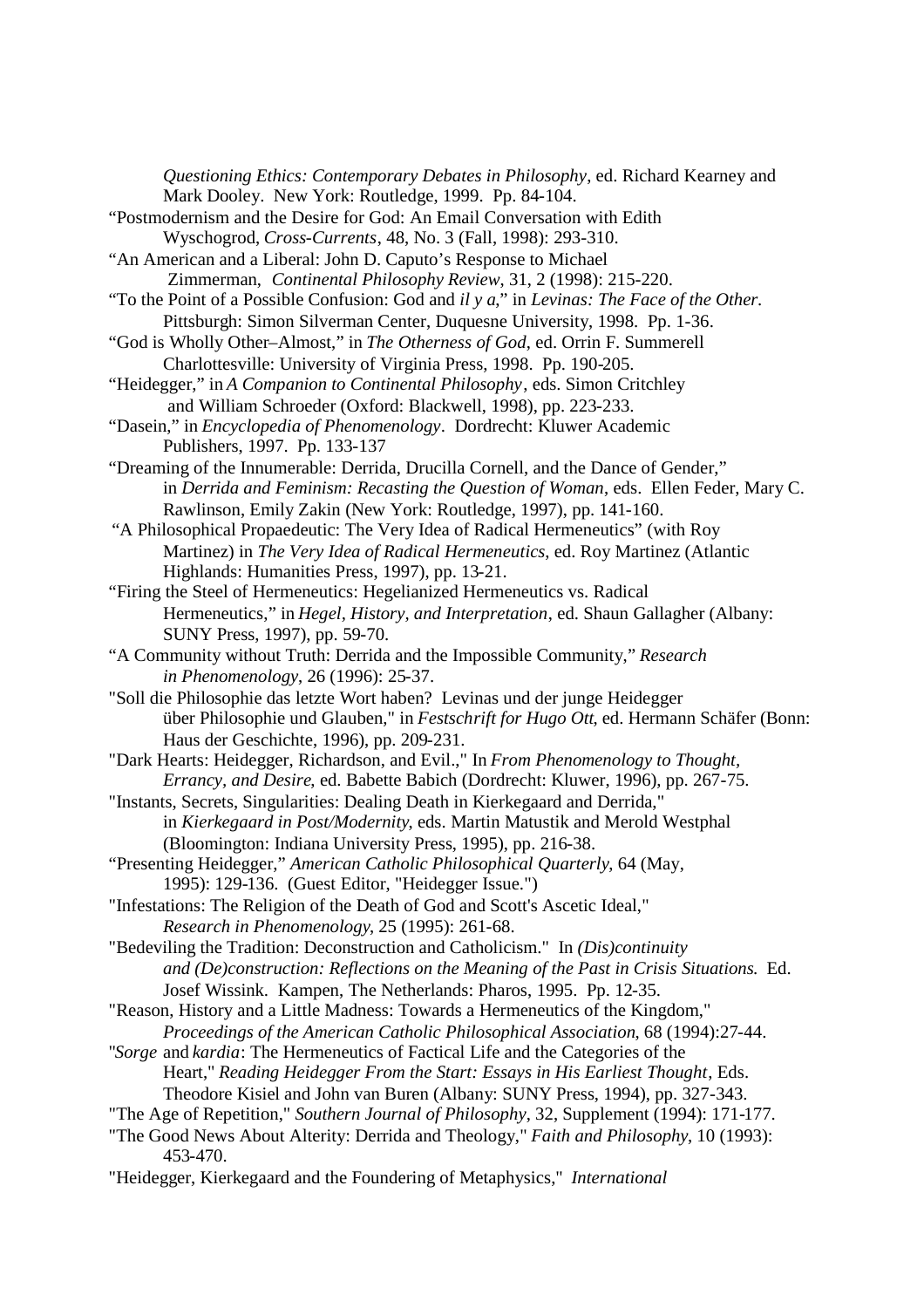*Kierkegaard Commentary*, Vol. 6: *"Fear and Trembling"* and *"Repetition"*, ed. Robert Perkins (Macon, GA: Mercer University Press, 1993), pp. 201-224.

- "In Search of the Quasi-Transcendental: The Case of Derrida and Rorty," *Working Through Derrida*, ed. Gary Madison (Evanston: Northwestern University Press, 1993), pp. 147-169.
- "On Not Knowing Who We Are: Madness, Hermeneutics and the Night of Truth," in *Foucault and the Critique of Institutions* (eds. Caputo and Yount, above). pp. 233-262.
- "Heidegger and Theology," *The Cambridge Companion to Heidegger*, ed. Charles Guignon (Cambridge: Cambridge University Press, 1993), pp. 270-288.
- "The Poetics of Suffering and the Deconstruction of Ethics," *Joyful Wisdom: Sorrow and an Ethics of Joy, Studies in Postmodern Ethics*, Vol. 2 (St. Catharine's, Ontario: Thought House Publishing Group, 1992), pp. 200-224.
- "How to Avoid Speaking of God: The Violence of Natural Theology," in *The Prospects for Natural Theology*, ed. Eugene Long (Catholic University of American Press, 1992), pp. 128-150.
- "Spirit and Danger," in *Ethics and Danger*, eds. Charles Scott and Arleen Dallery (Albany: SUNY Press, 1992), pp. 43-59.
- "The Difficulty of Life: A Response to Ronald McKinney," *Journal of Value Inquiry*, 26 (1992): 561-564.
- "Heidegger's Scandal: Thinking and the Essence of the Victim," in *The Heidegger Case: On Philosophy and Politics*, eds. Tom Rockmore and Joseph Margolis (Philadelphia: Temple University Press, 1992), pp. 265-281.
- "Meister Eckhart and the Later Heidegger: the Mystical Element in Heidegger's Thought," in *Martin Heidegger: Critical Assessments*, ed. Christopher Macann (London: Routledge, 1992), pp. 130-178, reprint of:"Meister Eckhart and the Later Heidegger, Part I," *The Journal of the History of Philosophy*, 12 (1974), 479-94; Part II: 13 (1975), 61-80. Translation: "Meister Eckart y el último Heidegger: el elemento místico en el pensamiento de Heidegger", en *Heidegger y la mística*, Ediciones librería Paideia, Córdoba, 1995.
- "The Question of Being and Transcendental Phenomenology: Husserl and Heidegger," in *Martin Heidegger: Critical Assessments*, ed. Christopher Macann (London: Routledge, 1992), pp.326-344; reprint of "The Question of Being and Transcendental Phenomenology: Husserl and Heidegger," *Research in Phenomenology*, 7 (1977), 84-105.
- "Hyperbolic Justice: Deconstruction, Myth and Politics," *Research in Phenomenology* 21 (1991): 3-20.
- "Deconstructing Institutions: A Reply to Dauenhauer," *Human Studies* 14 (1991): 331-337.
- "Heidegger's *Kampf*: The Difficulty of Life,: *Graduate Faculty Philosophy Journal* 14,2 - 15,1 (1991): 61-83.
- "Incarnation and Essentialism: A Reading of Heidegger," *Philosophy Today* 35 (1991): 32-42.
- "Deconstructing the Rahnerian Bridge: Heidegger and Aquinas," *Philosophy and Theology* (1991), Disk Supplement.
- "Hermeneutics and Faith: A Reply to Prof. Olthuis," *Christian Scholars Review* 20 (December, 1990), 164-70.
- "Thinking, Poetry and Pain," *The Southern Journal of Philosophy*, 27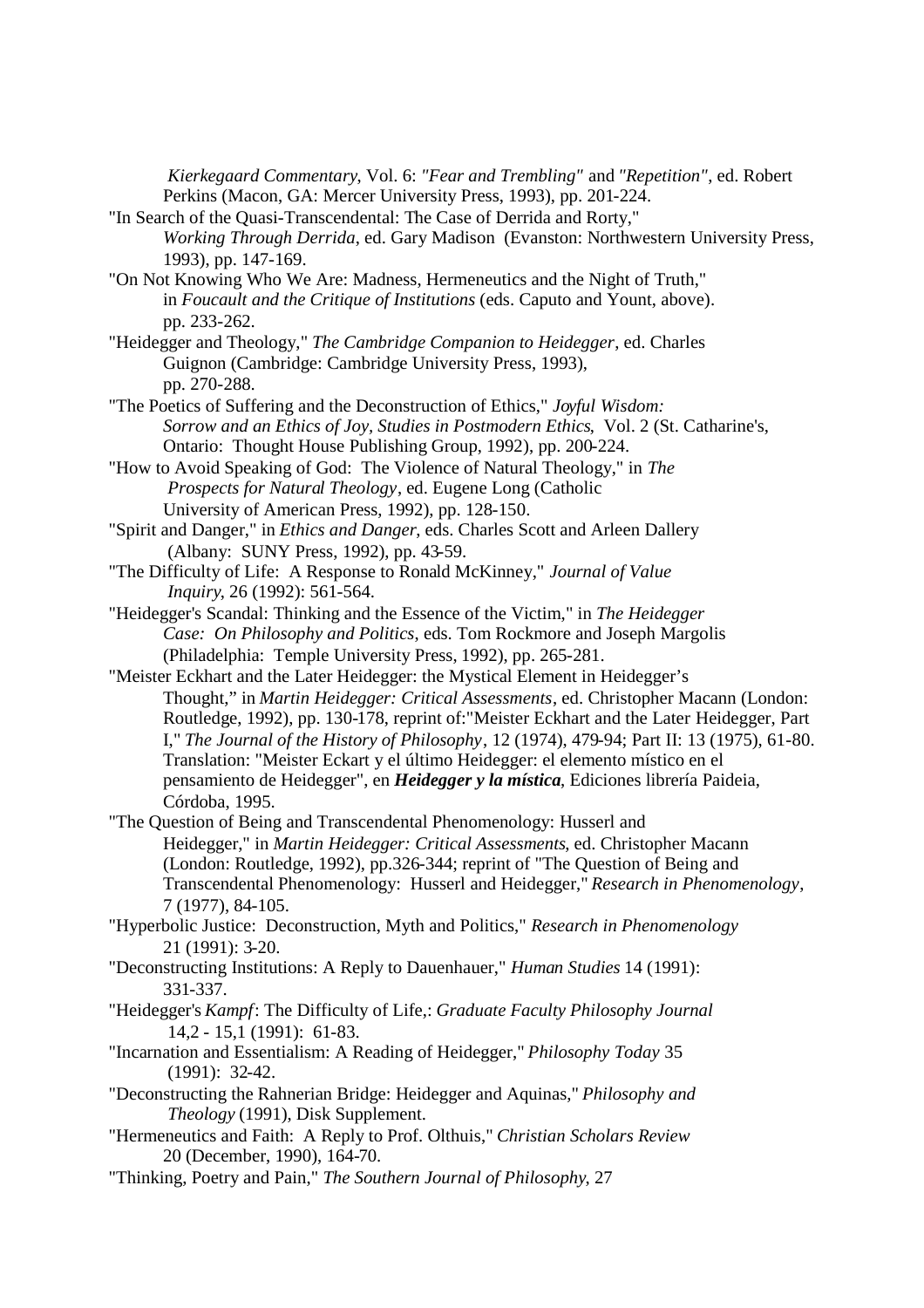(Supplement) (1990), 155-82.

- "Radical Hermeneutics and Religious Truth: The Case of Sheehan and Schillebeeckx," in *Phenomenology of the Truth Proper to Religion*, ed. Dan Guerriere (Albany: SUNY Press, 1990), pp. 146-172.
- "Derrida and the Study of Religion: (with Charles Winquist), *Religious Studies Review*, 16 (January, 1990), 19-25.
- "Towards an American Pragrammatology: A Response to Prof. Sallis," *Man and World*, 22 (1989), 257-60.
- "Mysticism and Transgression: Derrida and Meister Eckhart," *Continental Philosophy*, II (1989), 24-39.
- "Gadamer's Closet Essentialism: A Derridean Critique," in *Dialogue and Deconstruction: The Gadamer-Derrida Encounter*, ed. Richard Palmer (Albany: SUNY Press, 1989), 258-64.
- "An Ethics of Dissemination,: in *The Ethics of the Other*, ed. Charles Scott (Albany: SUNY Press, 1989), 55-62.
- "Presidential Address: "Radical Hermeneutics and the Human Condition, *Proceedings of the American Catholic Philosophical Association*, 61 (1988), 2-15.
- "On Mystical and Other Phenomena," in *Phenomenology in America*, ed. Calvin Schrag (Dordrecht: Reidel Pub. Co. 1988) pp. 318-22.
- "Demythologizing Heidegger: *Aletheia* and the History of Being," *The Review of Metaphysics*, 41 (March, 1988), 519-46. German translation: "Heidegger Entmythologisieren: *Aletheia* und die Seinsgeschichte," trans. Michael Eldred, in *Twisting Heidegger: Drehversuche paradistishchen Denkens*, ed. Michael Eldred (Cuxhaven: Junghans-Verlag, 1993), pp. 66-91.
- "Beyond Aestheticism: Derrida's Responsible Anarchy," *Research in Phenomenology*, 18 (1988), 59-73.
- "From the Deconstruction of Hermeneutics to the Hermeneutics of Deconstruction," in *The Horizons of Continental Philosophy: Essays on Husserl, Heidegger, and Merleau-Ponty*, ed. Hugh Silverman (The Hague: Martinus Nijhoff, 1988), pp. 190-202.
- "Being and the Mystery of the Person," in *The Universe as Journey: Conversations with Norris Clarke*, ed. Gerald McCool (New York: Fordham University Press, 1988), pp. 93-113.
- "Modernity and the End of Philosophy in *Being and Time*," in *Hermeneutic Phenomenology: Lectures and Essays*, ed. Joseph Kockelmans (Washington: Center for Advanced Research in Phenomenology and Univ. Press of American, 1988), pp. 81-90.
- "Derrida: A Kind of Philosopher, *Research in Phenomenology*, 17 (1987), 245-59.
- "The Economy of Signs in Husserl and Derrida: From Uselessness to Full Employment," in *Deconstruction and Philosophy*, ed. John Sallis
	- (Chicago: Univ. of Chicago Press, 1987), pp. 99-113.
- "Telling Left from Right: Hermeneutics, Deconstruction, and the Work of Art," *Journal of Philosophy*, 83 (1986), 678-85.
- "Radical Hermeneutics: Repetition, Deconstruction, and the Hermeneutic Project," *Philosophy Today*, 30 (1986), 271-77.
- "Cold Hermeneutics: Heidegger and Derrida," *Journal of the British Society for Phenomenology*, 17 (1986), 252-75.
- "Heidegger's Philosophy of Science," *Rationality, Relativism and the Human Sciences,* ed. J. Margolis (The Hague: Nijhoff, 1986), pp. 43-60.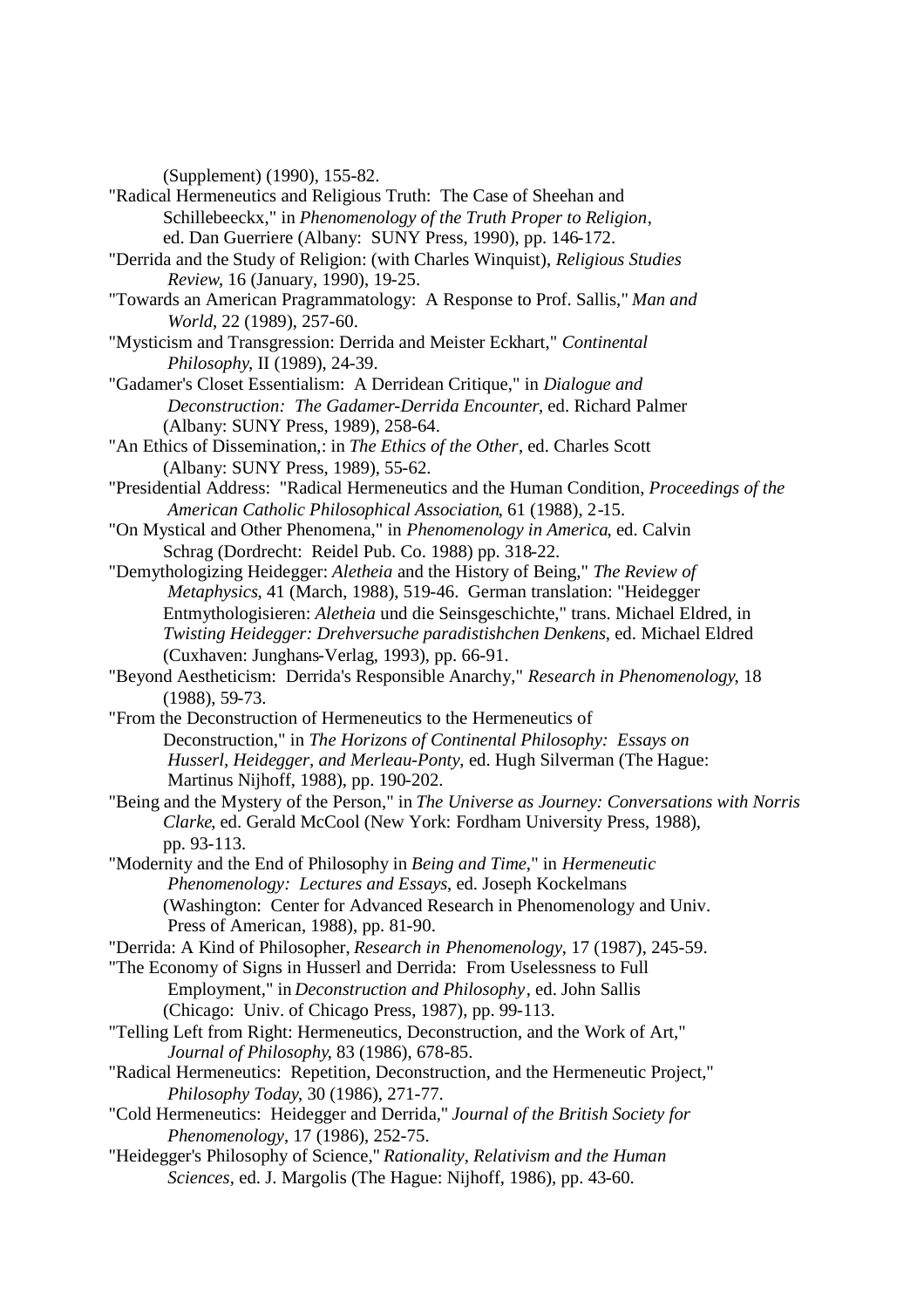- "A Phenomenology of Moral Sensibility," in *Act and Agent*, ed. G. McLean (Washington: Univ. Press of America, 1986), pp. 199-22.
- "Three Transgressions: Nietzsche, Heidegger, Derrida," *Research in Phenomenology,* 15 (1985), 61-78.
- "From the Primordiality of Absence to the Absence of Primordiality," in *Hermeneutics and Deconstruction*, ed. Hugh Silverman (Albany: SUNY, 1985), pp. 191-200.
- "'Supposing Truth to be a Woman...': Heidegger, Nietzsche, Derrida," *Tulane Studies in Philosophy,* 32 (1984), 15-22.
- "Prudential Insight and Moral Reasoning," *Proceedings of the American Catholic Philosophical Society* 58 (1984), 50-55.
- "Husserl, Heidegger, and the Question of a Hermeneutic Phenomenology," *Husserl Studies* I (1984), 157-58. Reprinted in *A Companion to Martin Heidegger's"Being and Time",* Current Continental Research, No. 550, ed. J. Kockelmans (Washington: University Press of America, 1986), pp. 104-26.
- "Kant's Ethics in Phenomenological Perspective," in *Kant and Phenomenology*, ed. T. Seebohm (Washington: Univ. Press of America, 1984), pp. 129-46.
- "The Thought of Being and the Conversation of Mankind: The Case of Heidegger and Rorty," *Review of Metaphysics*, 36 (1983), 661-87; reprinted in *Hermeneutics and Praxis*, ed. Robert Hollinger (Notre Dame: University Press, 1985), pp. 248-71.
- "Heidegger's God and the Lord of History," The New Scholasticism 57 (1983), 439-64.
- "Hermeneutics As the Recovery of Man," *Man and World* 15 (1982), 343-67; Reprinted in *Hermeneutics and Modern Philosophy*, ed. Brice Wachterhauser (Albany: SUNY Press, 1986), 416-45.
- "Metaphysics, Finitude and Kant's Illusion of Practical Reason," *Proc. of American Catholic Phil. Association* 56 (1982), 87-94.
- "Heidegger and Aquinas," *Philosophy Today*, 26 (1982), 194-203.
- "Poverty of Thought: Heidegger and Eckhart, "in *Heidegger: The Man and the Thinker,*" ed. T. Sheehan (Chicago: Precedent Press, 1981), pp. 209-16.
- "Heidegger's Dif-fference and the *esse/ens* Distinction in Aquinas," *International Philosophical Quarterly* 20 (1980), 161-81.
- "The Presence of Others: A Phenomenology of the Person,: *Proc. of American Catholic Philosophical Association* 53 (1979), 45-58.
- "Transcendence and the Transcendental in Husserl's Phenomenology," *Philosophy Today*, 23 (1979), 205-16.
- "Fundamental Themes in Eckhart's Mysticism," *The Thomist* 42 (1978), 197-225.
- "The Question of Being and Transcendental Phenomenology: Husserl and Heidegger," *Research in Phenomenology*, 7 (1977), 84-105.
- "The Problem of Being in Heidegger and Aquinas," *The Thomist* 41 (1977), 62-91.
- "The Principle of Sufficient Reason: A Heideggerian Self-Criticism," *Southern Journal of Philosophy* 13 (1975), 419-26.
- "The Nothingness of the Intellect in Eckhart's Parisian Questions," The Thomist 39 (1975), 85-115.
- "Meister Eckhart and the Later Heidegger, Part I," *The Journal of the History of Philosophy,* 12 (1974), 479-94; Part II: 13 (1975), 61-80. Translation: "Meister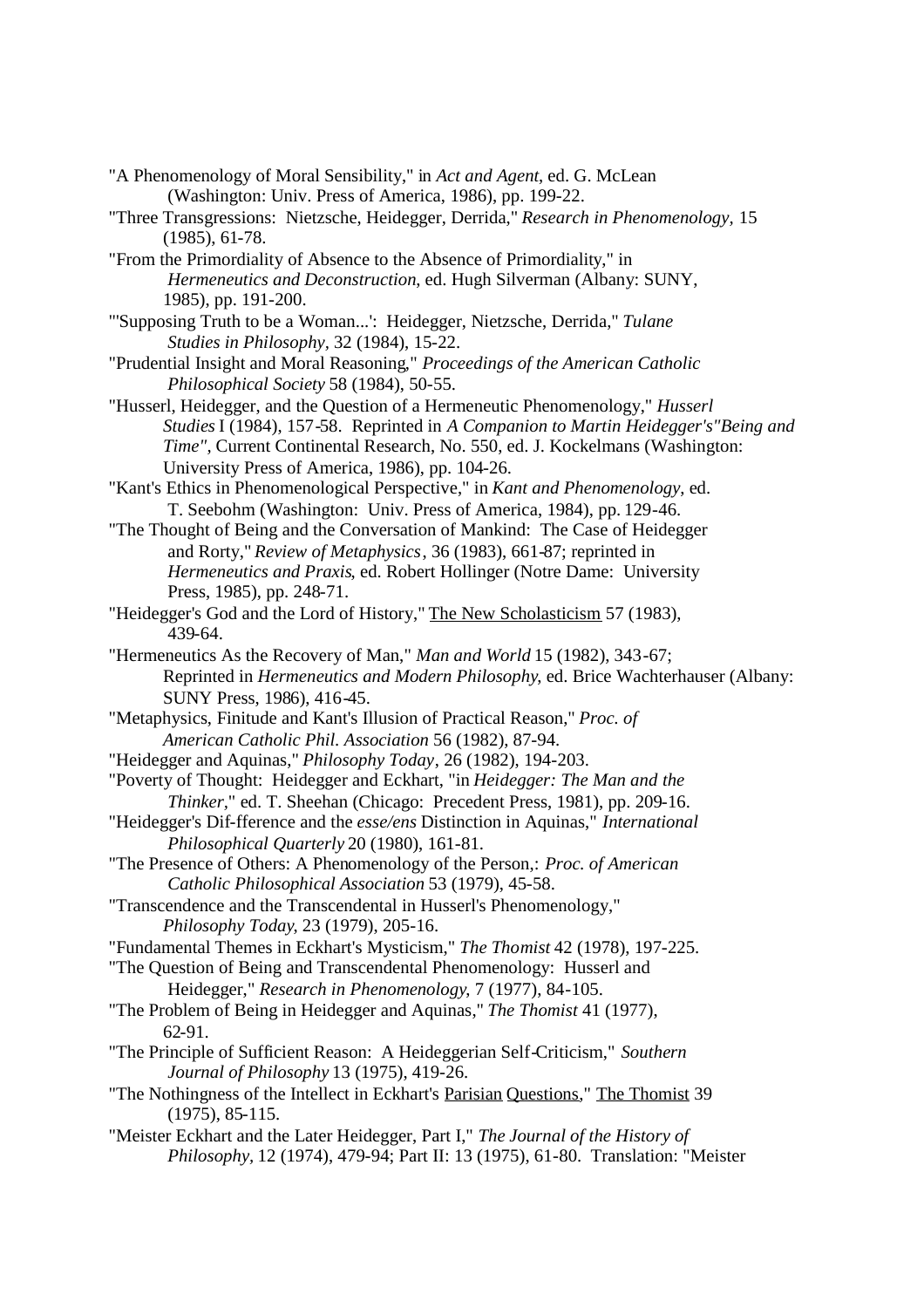Eckart y el último Heidegger: el elemento místico en el pensamiento de Heidegger", en *Heidegger y la mística*, Ediciones librería Paideia, Córdoba, 1995.

- "Kant's Refutation of the Ontological Argument," *Journal of the American Academy of Religion*, 42 (1974), 686-91.
- "Phenomenology, Mysticism and the *Grammatica Speculativa, Journal of the British Society for Phenomenology*, 5 (1974), 101-17.
- "Time and Being in Heidegger," The Modern Schoolman, 50 (1973), 325-59.
- "The Rose in Without Why: The Later Heidegger," *Philosophy Today*, 15 (1971), 3-15.

"Heidegger's Original Ethics," *New Scholasticism*, 45 (1971), 127-38.

"Being, Ground and Play in Heidegger," *Man and World*, 3 (1970), 26-48.

#### *Book Reviews*

- Mark C. Taylor, *After God* in: *Journal of the American Academy of Religion* (forthcoming)
- Jean-Luc Marion, *The Erotic Phenomenon* in: *Ethics*, vol. 118 (October, 2007).
- Jean-Luc Marion, *Being Given: Toward a Phenomenology of Givenness*, trans. Jeffrey L. Kosky (Stanford: Stanford University Press, 2002) in *Journal of the American Academy of Religion*, 74:4 (December, 2006): 986-989.
- Calvin Schrag, *God as Otherwise than Being* in *Journal of the American Academy of Religion*, 73:1 (March, 2005):276-179.
- *On Religion*, eds. Jacques Derrida and Gianni Vattimo in *Journal of the American Academy of Religion*, 68:1 (March, 2000):171-174.
- Mark C. Taylor, *Tears* (Chicago: The University of Chicago Press, 1991) in *The Journal ofReligion*,
	- Vol. 72, No. 3 (Jul., 1992): 453-454.
- Mark C. Taylor, *Erring: An A/theology* (Chicago: The University of Chicago Press, 1984) in *Man and World,* 21 (1988): 107-14.

#### *Discussion Articles*

- "Feature Review of James Marsh, *Post-Cartesian Meditations*, *International Philosophical Quarterly*, 30 (1990), 101-107.
- "Horizontal Hermeneutics and Beyond: Nicholson's *Seeing and Reading, Research in Phenomenology*, 16 (1986), 211-17.
- "Horizonal Hermeneutics and It Delimitation" (Symposium on Nicholson's *Seeing and Reading), Man and World*, 19 (1986), 241-51.
- "Morality and the Foundations of a Phenomenological Ethics," *Research in Phenomenology*, 15 (1985), 269-78.
- "Language, Logic, and Time: Heidegger's *Frühe Schriften," Research in Phenomenology*, 3 (1973), 147-56.

#### *Translation*

Martin Heidegger's Interview with *Der Spiegel*: "Only a God Can Save Us," trans. with Maria Alter, *Philosophy Today*, 20, no. 4 (Winter, 1976): 267-84.

#### *Interviews Forthcoming*

By Adam Miller, *Journal for Scripture and Philosophy,* By Ian Leask, *Religious Education Association,* Mater Dei Institute, Dublin (on St. Paul)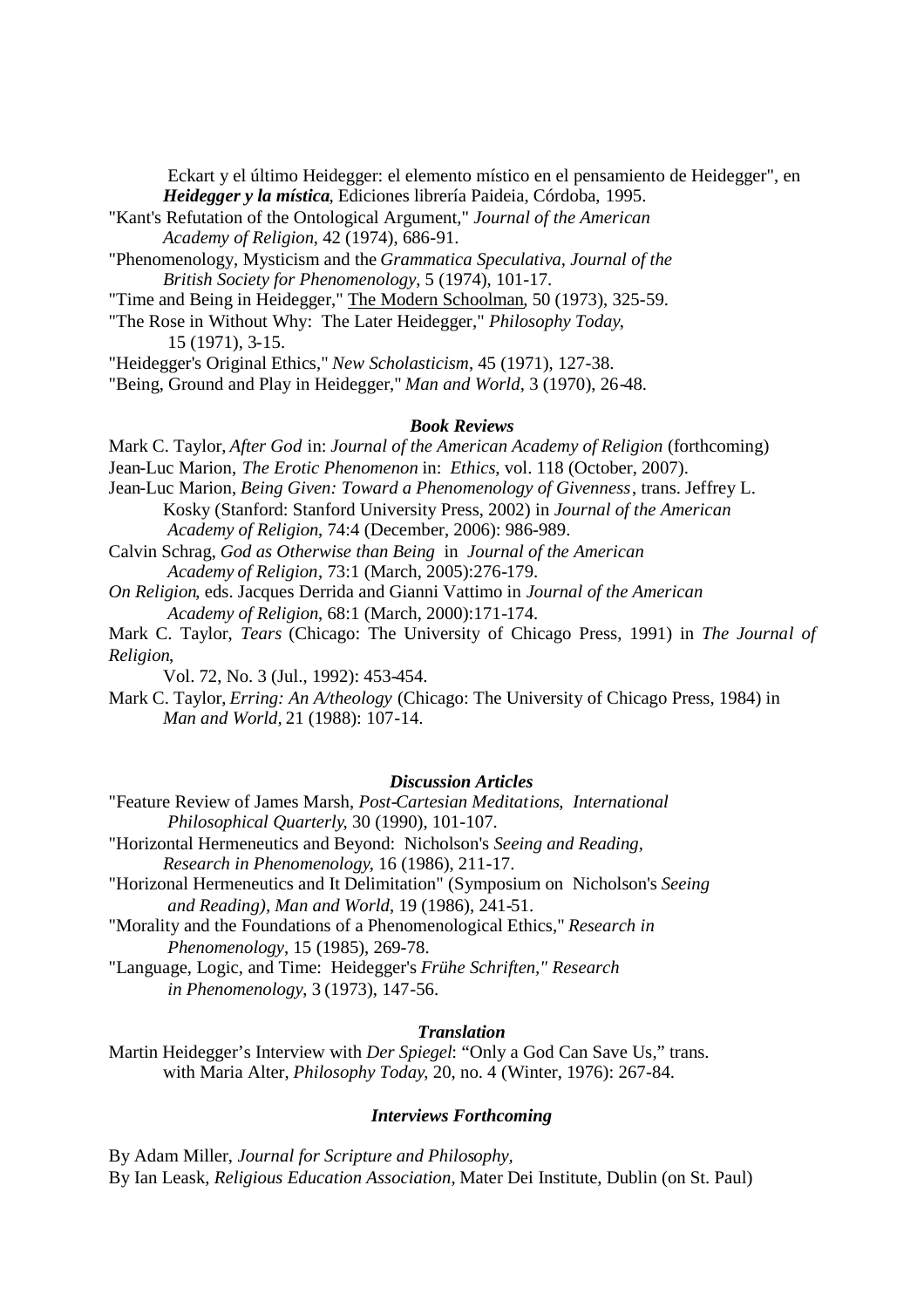By Mark Manolopoulos, a book on contemporary continental philosophers of religion and ecology.

#### *Books in Progress*

*Cross and Chora: Deconstruction and Christianity in the Work of John D. Caputo*, Eds. Marko Zlomsic and Neal Deroo. 12 studies of my work with my responses to each. Under review by Wipf and Stock Publishers.

*The Fate of All Flesh: A Theology of the Event, II*. Several chapters are already finished; this text

is a follow up to the *The Weakness of God*

*St. Paul among the Philosophers*, eds. John D. Caputo and Linda Martin Alcoff . In press, Indiana

University Press, forthcoming in 2009.

*Sexuality, Gender and the Return of Religion*, eds. John D. Caputo and Linda Martin Alcoff currently in preparation.

Spanish translation of *After the Death of God* is in preparation.

Chinese translation of *What Would Jesus Deconstruct?* Forthcoming, 2009.

Korean translation of *Philosophy and Theology* in preparation.

*Articles Completed and/or Forthcoming*

- Review, Mark Taylor, *After God*, in *Journal of the American Academy of Religion*
- "Why the Church Deserves Deconstruction," Preface to the Chinese translation of *What Would Jesus Deconstruct?*
- "A Theology of the Event with Special Reference to Christianity," in *Theological Perspectives on Contemporary Philosophical Interpretations of Christianity*, ed. Leiven Beuve (Leuven University)
- "On the Wings of Angels: Post-humanism and Info-technotheology," *Proceedings of the Simon Silverman Symposium*, 2008.

"Deconstruction and Eschatology," forthcoming in *Eschatology*, ed. Michael Hardin.

"Listening to the Voices of the Dead: The Heterological Historian in Gill and Wyschogrod," *Saintly Influence: Texts for Edith Wyschogrod* (New York: Fordham University Press, 2008).

"The Perversity of the Absolute, the Perverse Core of Hegel, and the Possibility of Radical Theology, in *Religion, Politics and the Dialectic: Hegel and the Sacred/Secular Debate*, eds. Clayton Crockett, Creston Davis and Slavoj Žižek (Columbia University Press, in press).

- "What is Merold Westphal's Critique of Onto-theology Criticizing?" in *Gazing through a Prism Darkly: Reflections on Merold Westphal's Hermeneutical Epistemology*, ed. B. Keith Putt (Bloomington: Indiana University Press, in press).
- "Virtually Invisible: On Seeing in the Dark," in *Confessions in Philosophy: On Race and Racism in America*, ed. Roy Martinez (University Park: Pennsylvania State University Press, forthcoming)
- "Marion's Line," under review by Society for Phenomenology and Existential Philosophy proceedings.
- "The Politics of the Cross," *Athens and Jerusalem: Theology and Politics*, ed. Michael Scanlon (under review)

French translation of *Deconstruction in a Nutshell*

Italian translation of "Beyond Sovereignty: Many Nations Under the Weakness of God,"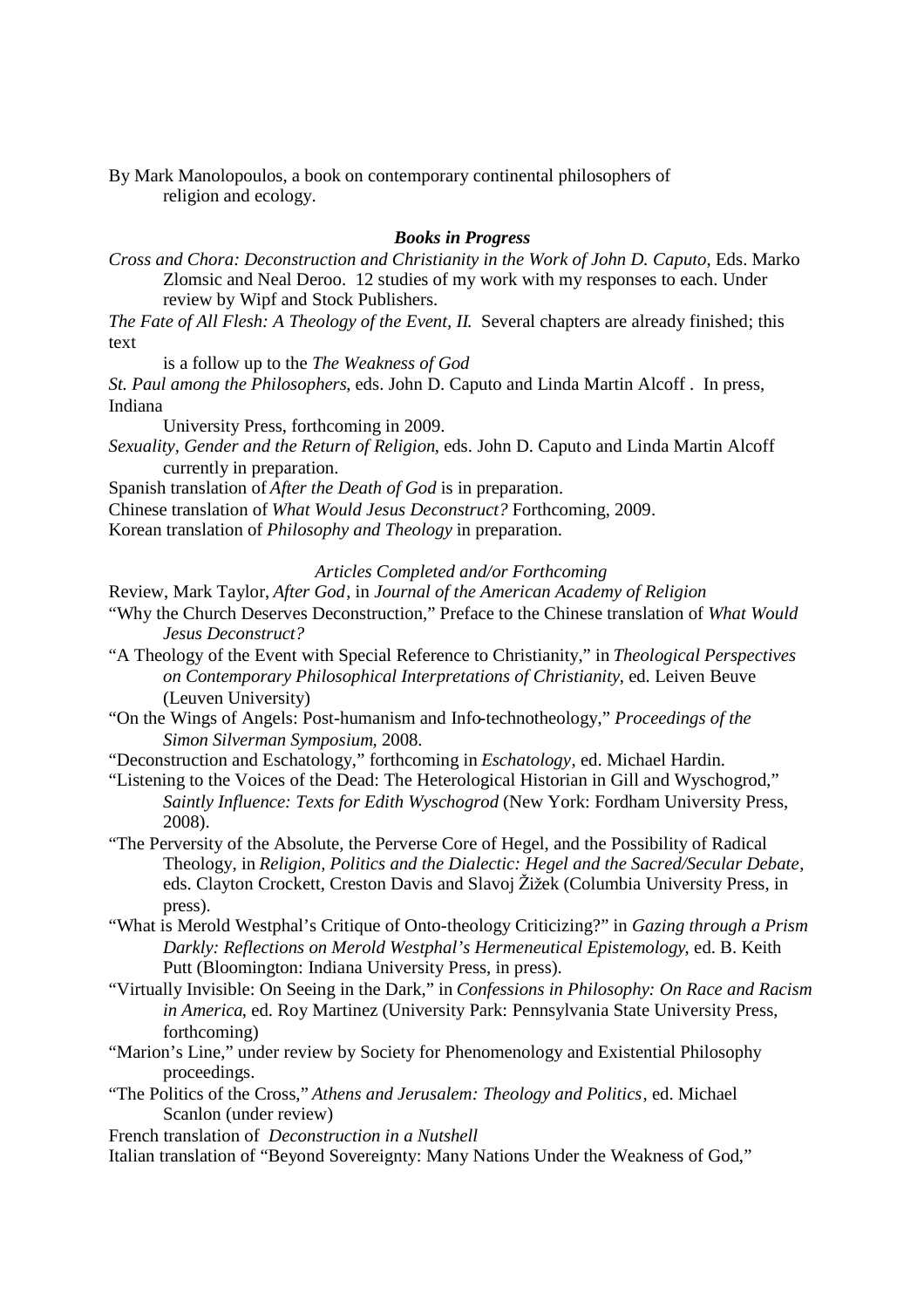[*Soundings: An Interdisciplinary Journal*, 89.1-2 (Spring-Summer, 2006): 21-35] in *Iride*. Eds. Alberto Mantinengo and Santiago Zabala.

- "Foundationalism and Anti-Foundationalism," entry in Grolier Encyclopedia of Philosophy
- "Cinders: Obligations There Are" (unpublished ms.)

# *Selected Invited Lectures and Conference Presentations (1984-Present)*

- Nov. 2, 2008, "Faithful Betrayal: A Conversation with Peter Rollins," American Academy of Religion (Chicago).
- October 31, 2008, "Theopoetics," Book Panel presentation on Roland Faber, *God as Poet of the World*, American Academy of Religion (Chicago)
- October 1, 2008, "The Weakness of God," Vancouver School of Theology (British Columbia)
- September 30-October 1, 2009, Green College Distinguished Lecturer, University of British Columbia, "Thinking at the Edge of Reason: The University and its Beyond" and "On Making a Covenant with the Impossible: A Postmodern Conception of Religion and its Place in the University"
- September 26-27, 2008, "Deconstruction and Christian Eschatology," Conference on "Compassion Eschatology," San Francisco Theological Seminary.
- July 14-18, 2008: Institute for Christian Studies (Toronto, Ontario): Guest Lecturer in Mini-course on my book *The Weakness of God: A Theology of the Event*
- April 22-24, 2008, Jerry Jackson Lecturer in Humanities, Western Carolina University (Asheville, NC)
- April 17, 2008, "The Weakness of God," Kenneth Konyndyk Lecturer, Society of Christian Philosophers, Central Division, American Philosophical Association (Chicago)
- April 9, 2008, "On the Philosophy of Religion to Come," Institute of Philosophy and Religion Boston University
- April 8, 2008, "On the Very Idea of Hospitality," "Earth Week" Lectures, Thiel College

March 19, 2008, "A Theology of the Event with Special Reference to Christianity," in "Theological

Perspectives" Lecture Series, Catholic University of Leuven (Belgium), Theology Faculty.

- March 18, 2008, "God Without Being, Life without Death, Bodies without Flesh: The Fate of all Flesh in Jean-Luc Marion," Catholic University of Leuven lecture series, Philosophy Faculty.
- March 15, 2005, "What Comes After Onto-theology?," Conference on "Heidegger and the the Contemporary Religious Situation," Christs Church, Oxford, England.
- March 7, 2008, "On the Wings of Angels: Post-Humanism and Info-techno-theology," 26<sup>th</sup> Annual Simon Silverman Symposium on "Post-Humanism," Duquesne University.
- February 29, 2008, "On the Event of Religion: Theory and Application," Keynote Lecture, Philosophy Graduate Student Conference on "Philosophy and the Event," Emory University
- January 29, 2008, "What Would Jesus Deconstruct?" Faith and Great Ideas Loyola Award Lecture,

Seattle University

- November 10, 2007, "On the Centrality of Merold Westphal's Work," Scholar's Session, Society for Phenomenology and Existential Philosophy (Chicago)
- April 16-18, 2007, Eastern University (PA): Emergent Village, 2007 Theological, Philosophical Conversation: John D. Caputo and Richard Kearney: (3 day seminar led by Caputo and Kearney); available as a podcast: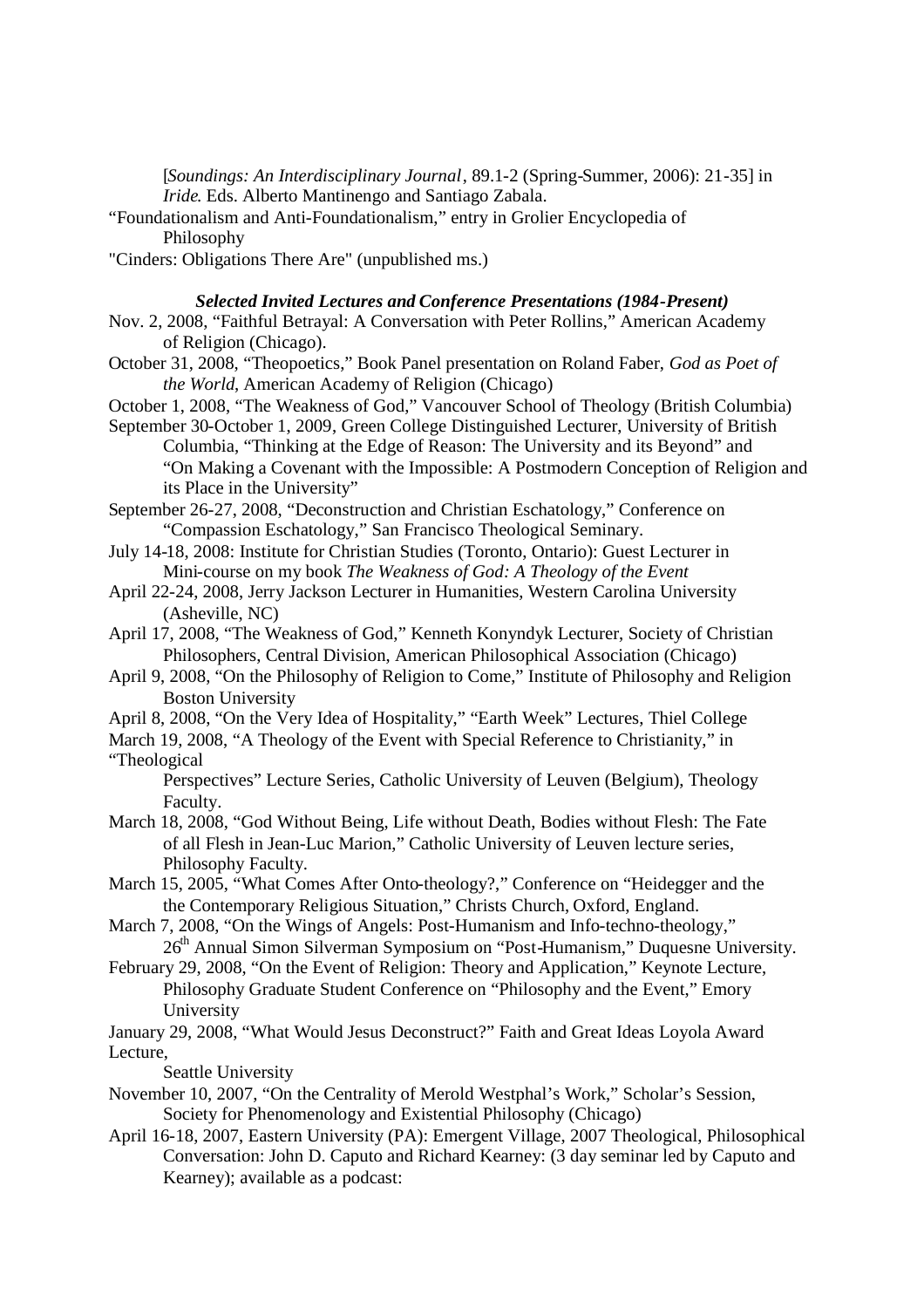http://cache.libsyn.com/emergent/ep-2007-08-18-Caputo-1.mp3

- April 13-14, 2007, University of North Texas, Plenary Speaker, Hermeneutics Conference: Keynote Address: "Marion's Line: A Critical Appreciation of Jean-Luc Marion's Phenomenology"
- April 11, 2007, "The Weakness of God," Philadelphia Philosophy Consortium, Philosophy of Religion Group, St. Joseph's University (Philadelphia)
- March 30, 2007, "The Weakness of God," Boston College, Department of Philosophy Lecture Series
- March 18, 2007, "What Would Jesus Deconstruct?" Central Baptist Church, Wayne, PA
- January 29-February 2, 2007, University of California at Irvine, Humanities Center Lecturer, "The Weakness of God." Week-long mini-seminar, Irvine Humanities Center, Critical Theory Emphasis
- November 20, 2006, Semiotics and Exegesis, Commentator on Theodore Jennings, *Paul and Derrida,* Society of Biblical Religion, Washington D.C.
- November 20, 2006, Foucault Consultation, Commentator, American Academy of Religion, Washington D.C.

November 19, 2006, Book Review Session on my *Philosophy and Theology* (Respondent) Society of Biblical Religion, Washington D.C.

- November 19, 2006, Critical Studies of Political Theology Consultation, Speaker, American Academy of Religion, Washington D.C.
- November 18, 2006, Bible, Theology and Postmodernity Group Book Session on my *The Weakness of God* (Respondent), American Academy of Religion, Washington D.C.
- November 16, 2006, "Religion without Religion: Augustine and Derrida," Bryn Mawr College (Pa.) Departmental Lecture Series.
- October 12, 2006, Book Session on *The Weakness of God* (Respondent), Society for Continental Philosophy and Theology (Philadelphia)
- October 13, 2006, "Jean Luc Marion's Line," Invited Talk, Society for Phenomenology and Existential Philosophy (Philadelphia)
- October 27, 2006, "Towards a Politics of the Cross," Religion and Postmodernism 5: Athens and Jerusalem (Villanova University)
- September 29, 2006, "Bodies Still Unrisen, Events Still Unsaid," Transdisciplinary Theological Colloquium VI: "Apophatic Bodies," Drew Theological School (N.J.)
- April , 2006: Seminars with Faculty on Radical Hermeneutics and Nursing Education, School of Youth Education, University of Victoria, British Columbia
- April 7, 2006, "Keynote Speaker: "Beyond Sovereignty," Nexus Interdisciplinary Conference on Religion and Nation, University of Tennessee, Knoxville, TN
- Feb 20, 2006, "Imagining God as Otherwise: A Theopoetics of Divine Weakness," Center for Public

Humanities Lecture Series, Messiah College (PA)

- Nov. 20, 2005, Commentator, Paul and Politics Group; Commentator, Tillich Society; American Academy of Religion (Philadelphia)
- Nov. 3, 2005, "Derrida: Legatee and Legacy," Fall Keynote Speaker, University of King's College, Halifax, Nova Scotia
- October 14, 2005, "Religion With/out Religion," St. Paul's Anglican Church (Elkins Park, PA) Religion and Spirituality in the  $21<sup>st</sup>$  Century Series.
- September 30, 2005, "Toward an Idea of Danish Deconstruction: In Mackey's Wake," Keynote Address, Memorial Symposium for Louis Mackey, University of Texas, Austin
- May 13, 2005: "Radical Hermeneutics 20 Years On" (a symposium-interview on my notion of "Radical Hermeneutics" by Mark Dooley), Mater Dei Institute, Dublin, Ireland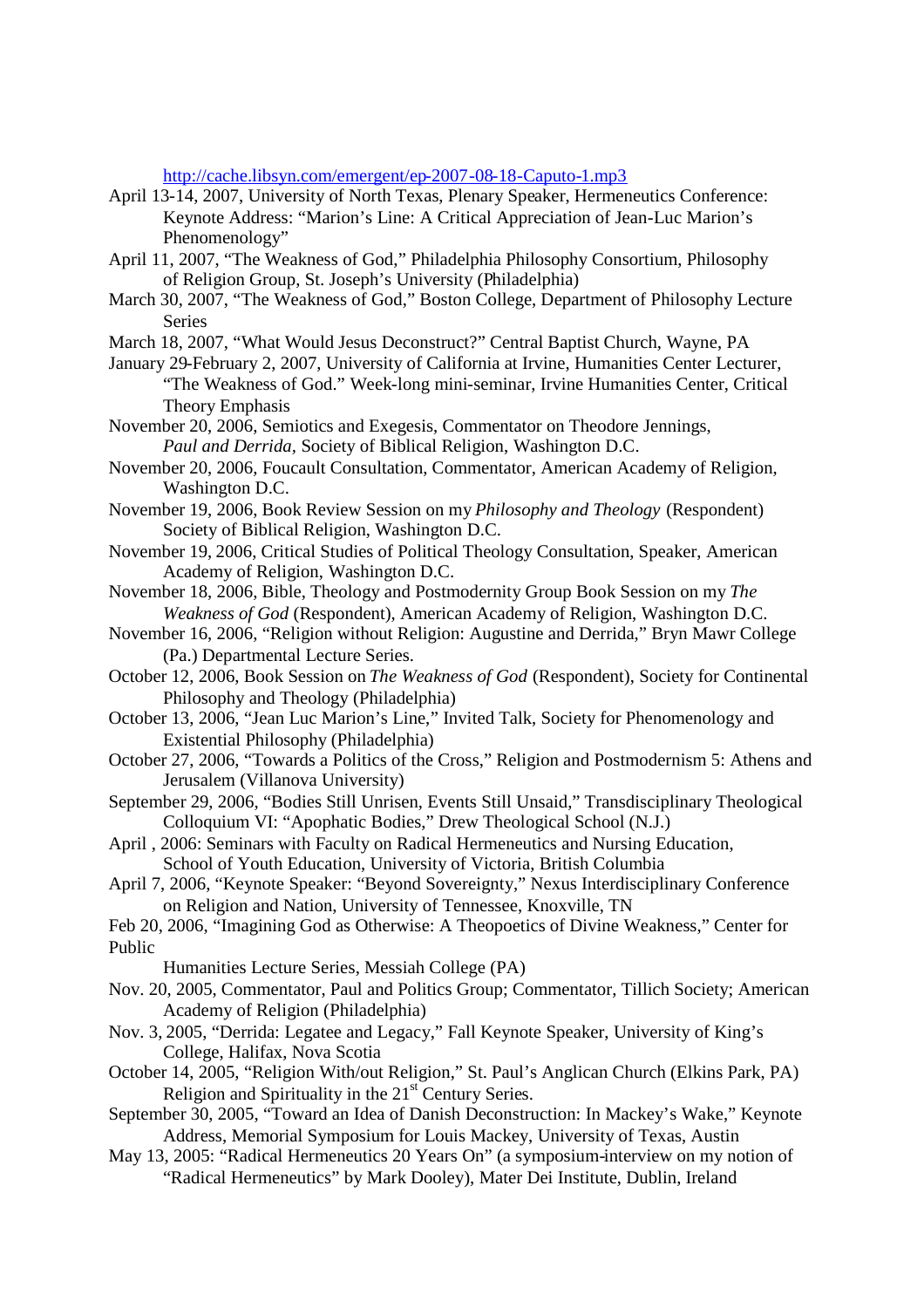- May 4, 2005, "What Would Jesus Deconstruct?," Lecture to "Ikon," City Church, Belfast, Northern Ireland (www.ikon.org)
- May 3, 2005, "The Weakness of God," lecture at "Faith and the Impossible" Conference, Queens College, Belfast (Northern Ireland)
- May 1, 2005, Interview on BBC/Ulster by William Crawly (Belfast, Northern Ireland)
- April 26-May 6, 2005, Alexander Robertson Lectureship, Glasgow University (Scotland) School of Divinity. Gave a series of public lectures and closed seminars to the graduate student on the topic of "Theology and Postmodern Philosophy"
- April 18-19, 2005, Hillsdale College (Michigan)
- March 19, 2005, Wheaton College (Illinois), Plenary Speaker, Society for Continental Philosophy and Theology,  $2^{nd}$  Biennial Meeting, "But Love, if there is such a thing, is not deconstructible."
- March 15, 2005, "The Weakness of God," Swarthmore College
- February 8, 2005, Eastern College (St. David's, PA), "Deconstruction and Literary Theory"
- December 6, 2004, Panelist, Colloquium on Catholic Just War Doctrine and the War in Iraq, Sponsored by the Knights of Malta, Union League, Philadelphia
- November 4, 2004, "Prolegomenon to Post-Secularism," Plenary Address (by video link), "Eye to Eye: A Global Conference on Cultural Relations" (London)
- October 28, 2004, "A Tribute to Jacques Derrida," Plenary Memorial Session, Society for Phenomenology and Existential Philosophy (Memphis)
- October 26, 2004, "The Jewish Augustinianism of Jacques Derrida," LeMoyne College (Syracuse, NY)
- October 2, 2004, "Postmodernism and Religion," St. John's Episcopalian Church (Huntingdon Valley, PA)
- September 23, 2004, "Beyond the Death of God: A Debate with T. J. J. Altizer," Lebanon Valley College (PA)
- April 2, 2004, "Religion and Post-Secularism," Keynote Address, Conference on "The Religious and the Secular," Wayne State University Humanities Center, Detroit
- March 10-11, 2004 "Why the Church Deserves Deconstruction," Emergent Youth Specialities Convention, San Diego, CA.
- December 5, 2003, "On the Work of Calvin Schrag," Fordham University
- November 22, 2 003, "On Being Done with God: The Work of Mark Taylor," Religious Theory Group, American Academy of Religion (Atlanta)
- November 21, 2003, "The Birth of Theory from the Ironic Silence of the Dead," Philosophy of Religion Section, American Academy of Religion (Atlanta)
- November 20, "Responsible Postmodernism," Samford University (Birmingham, Alabama)

November 6, 2003, Commentary on Merold Westphal, *Overcoming Ontotheology*, Society for Phenomenology and Existential Philosophy (Boston)

- October 17, 2003, "In Praise of Ambiguity," Featured Speaker, "First International Humanities Conference," Temple University.
- September 26, 2003, "The Prayers and Tears of Jacques Derrida," Union College (Schenectady, NY), Spencer-Leavitt Lecture Series
- May16, 2003, "Deconstruction and the Interpretation of Christian Faith," Plenary Address: Calvin College Seminar in Christian Scholarship: "Hermeneutics at the Crossroads."
- May 6, 2003, "The Jewish Augustinianism of Jacques Derrida," Washington and Lee College (Lexington, Virginia)
- February 24-25, Plenary Address: "Augustine and Derrida," Lewis College (Illinois), Conference on "Augustine Today"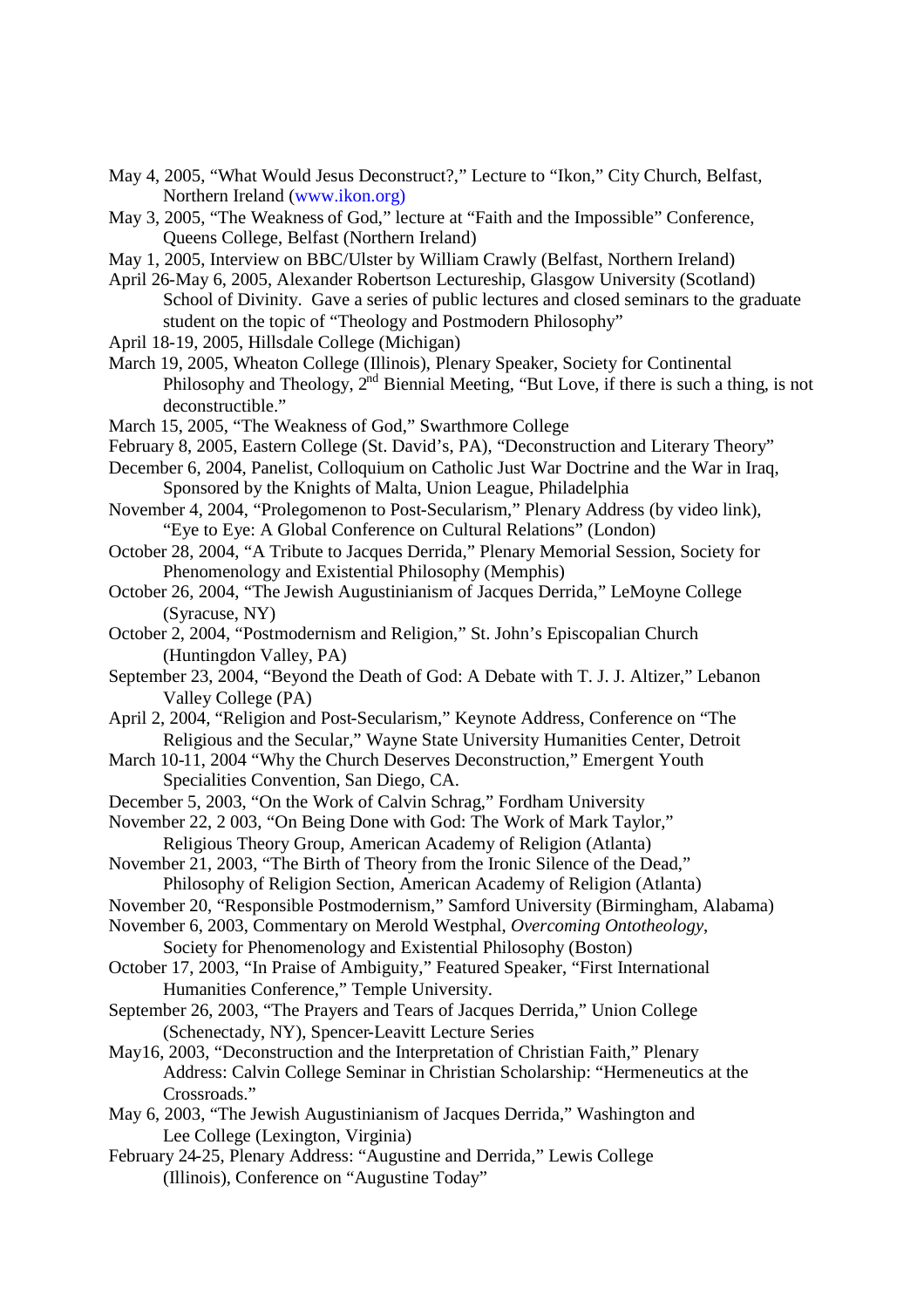February 14-16, Plenary Address: "Deconstruction and the Cross," a conference on my work, in which I responded to some ten papers, which are presently being prepared for publication.

February 8, 2003, "On Religion," The School of Theology for the Laity (Dallas)

February 7, 2003, "The Jewish Augustinianism of Jacques Derrida," Graduate Colloquy in Religious Studies, Southern Methodist University (Dallas)

February 4-6, 2003, Snider Visiting Fellow, King College (Bristol, Tennessee)

December 28, 2002, American Philosophical Association Symposium, "The Religious Turn in Recent Continental Philosophy"

December 28, 2002, American Philosophical Association Session of the Society for Phenomenology and Existential Philosophy, Commentary on Edith Wyschogrod, "Levinas's Other in the Age of the Replica"

December 28, 2002, American Philosophical Association Session of the Société de Philosophie de Langue Française, "The Very Idea of *à venir*"

November 24, 2002, "The Book of Amos and Derrida," American Academy of Religion (Toronto)

November 24, 2002, "The Death of God, the Desire for God: In Honor of Charles Winquist," American Academy of Religion (Toronto)

- November 24, 2002, "A Conversation with Jacques Derrida," Plenary Session American Academy of Religion (Toronto)
- November 15, 2002, "Derrida's Hyper-Realism," Plenary Address, Society of Christian Philosophers, Messiah College (PA)
- October 28-29, 2002, "The Jewish Augustinianism of Jacques Derrida," Gordon College (Wenham, MA)
- October 17, 2002, "Deconstruction and Religion," York College (PA)

October 8, 2002, "Is There a Forbidden Knowledge," Garrett-Evangelical Theological Seminary, Northwestern University

- October 1-2, 2002, " A Discussion of *On Religion,*" Oregon Extension of Houghton College, Lincoln, Oregon
- July 1, 2002, "Hermeneutics and Theology," Pew Foundation, Calvin College
- June, 2002, "Hermeneutics and Science," Metanexus Institute, Haverford College
- May 23-25, 2002, "*Différance* and the Language of Prayer," Invited Hauptvortrag

at Österreichische Gesellschaft für Religionsphilosophie, Linz, Austria April 17, 2002 and February 6, 2002, Lecture and faculty seminar series on

"Postmodernism and Religion" at LaSalle University

April 5, 2002, "The Prayers and Tears of Jacques Derrida," Old Dominion University, Norfolk, Virginia

- March 11, 2002, "Deconstruction and Religion," Loyola Marymount University
- February 11-12, 2002 "The Jewish Augustinianism of Jacques Derrida," Annual
	- Gillian Rose Lecture in Jewish Studies at Baylor University
- January 31, 2002, "Derrida and Religion," University of Montreal

January 4-7, 2002, Rome, "Tears Beyond Being: Derrida's Experience of Prayer," at the Enrico Castelli Conference, an international conference of philosophers of religion in Rome.

November 29, 2001 "Derrida and Religion," Louisiana State University

October 29, 2001, "Realism, Anti-Realism, and Hyper-Realism in Derrida," Messiah College (Grantham, Pa).

October 4, 2001, Book Session on *More Radical Hermeneutics*, Society for Phenomenology and Existential Philosophy, Baltimore, Md.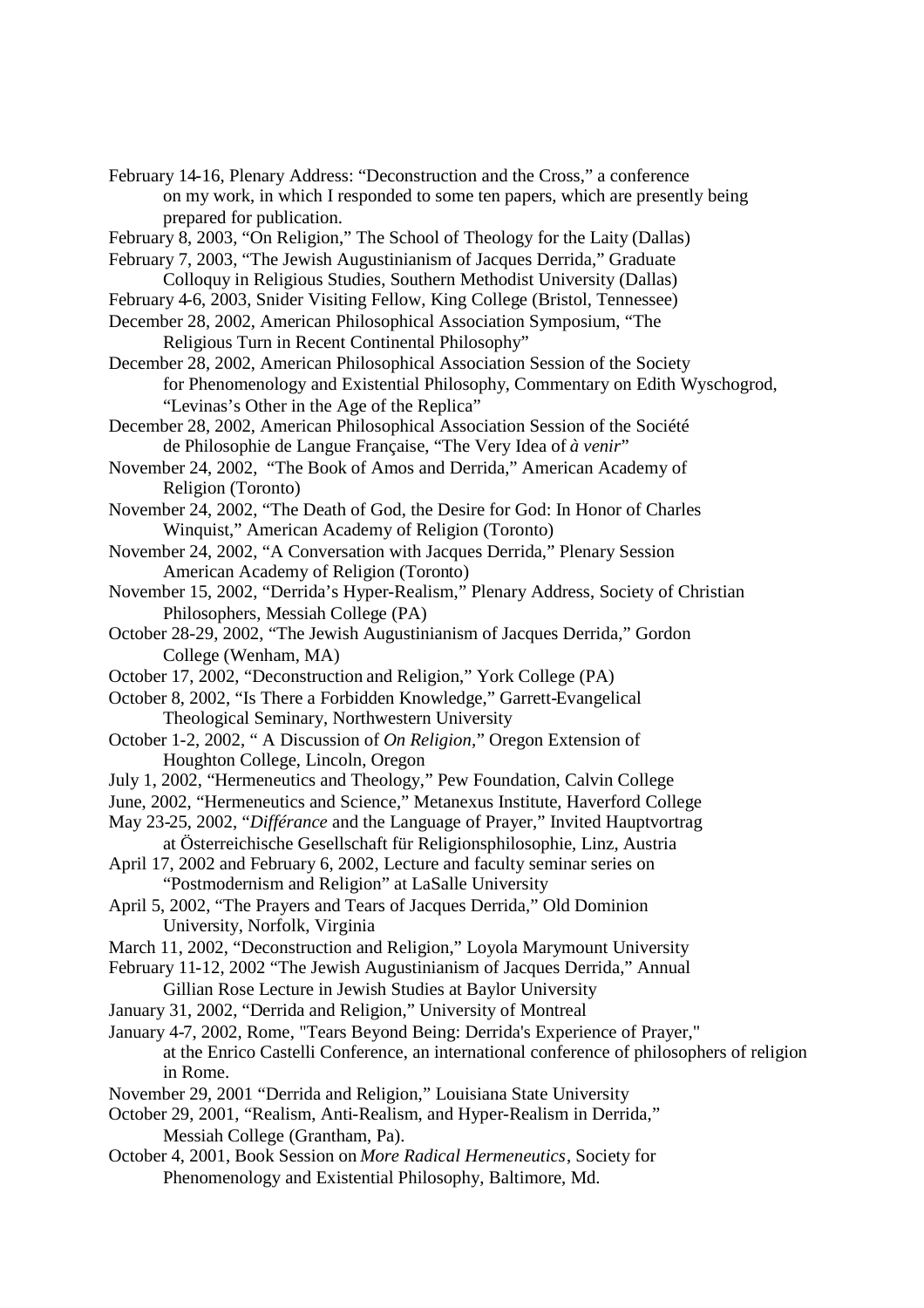- August 8, 2001, "A Passion for the Impossible: Kierkegaard, Derrida, and the Repetition of Religion," Keynote Address, Soren Kierkegaard Research Seminar, Copenhagen
- July 23-37, 2001, "The Experience of God and the Axiology of the Impossible," Religion After Onto-theology" Conference, Sundance, Utah.
- May 5, 2001, "Close Encounters: The Work of John D. Caputo," International Association of Philosophy and Literature, Atlanta, GA
- April 19, 2001, "The Idea of a Catholic Postmodernity," Franciscan University of Steubenville (Ohio)
- April 10, 2001,"Kierkegaard and Derrida," King's College, Cambridge, England.
- April 11, 2001, "On Religion," Religion and the Public Life Lecture Series, University College Dublin, Ireland.
- March 23, 2001, "Against Principles: Towards and Ethics without Ethics," Lehigh University (PA)
- March 1, 2001, "Either/Or, Neither/Nor, Undecidability: Kierkegaard and Derrida," Keynote Address, Continental Readings of Kierkegaard Conference, Augusta, Georgia
- February 27, 2001, "Derrida's Hyper-realism," University of Pennsylvania "Theorizing in Particular Lecture Series"
- December 28, 2000 "Reformed Epistemology and Deconstruction," Society of Christian Philosophers, at American Philosophical Association, New York City
- December 1, 2000, Philosophy Colloquium, "Derrida and Realism," Denison University (Granville, Ohio)
- November 30, 2000, The Titus-Hepp Lecture in Philosophy, Denison University: "God and Deconstruction" (Granville, Ohio)
- November 19, 2000, "Secular Theology," American Academy of Religion, Nashville, TN.
- October 20, 2000, "Dreaming of the Innumerable: Derrida and Feminism," "Movement Is a Woman" Festival, Modern Dance Theater, Stockholm, Sweden
- October 5, 2000, "Good Will and the Hermeneutics of Friendship," Society for Phenomenology and Existential Philosophy (Pennsylvania State Univ)
- October 5, 2000, "Commentary on Thomas Carlson, *Indiscretion: Finitude and the Naming of God*," Society for Continental Philosophy and Theology (Pennsylvania State University)
- July 27, 2000, "Religion without Religion," Philadelphia Association, London, England.
- July 24, 2000, "Derrida's Hyper-Realism," Institute for Contemporary Art, London, England.
- July 20, 2000, "The Poetics of the Impossible and the Kingdom of God," plenary presentation at Conference on "Continental Philosophy of Religion," St. Martin's College, Lancaster, England.
- June 7, 2000, DePaul University Visiting Faculty Research Seminar, "More Radical Hermeneutics"
- May 13, 2000, International Association of Philosophy and Literature, SUNY at Stony Brook, "The Desire of God in the Work of Richard Kearney"
- April 17, 2000, Katholieke Universiteit Leuven (Belgium), "The Kingdom of God and the Poetics of the Impossible."
- April 6-7, 2000, Portland State University Annual Honors Program Speaker, with Edith Wyschogrod, "Religion and Ethics Today"
- March 24, 2000, Paris, Conférence Mondiale des Institutions Universitaires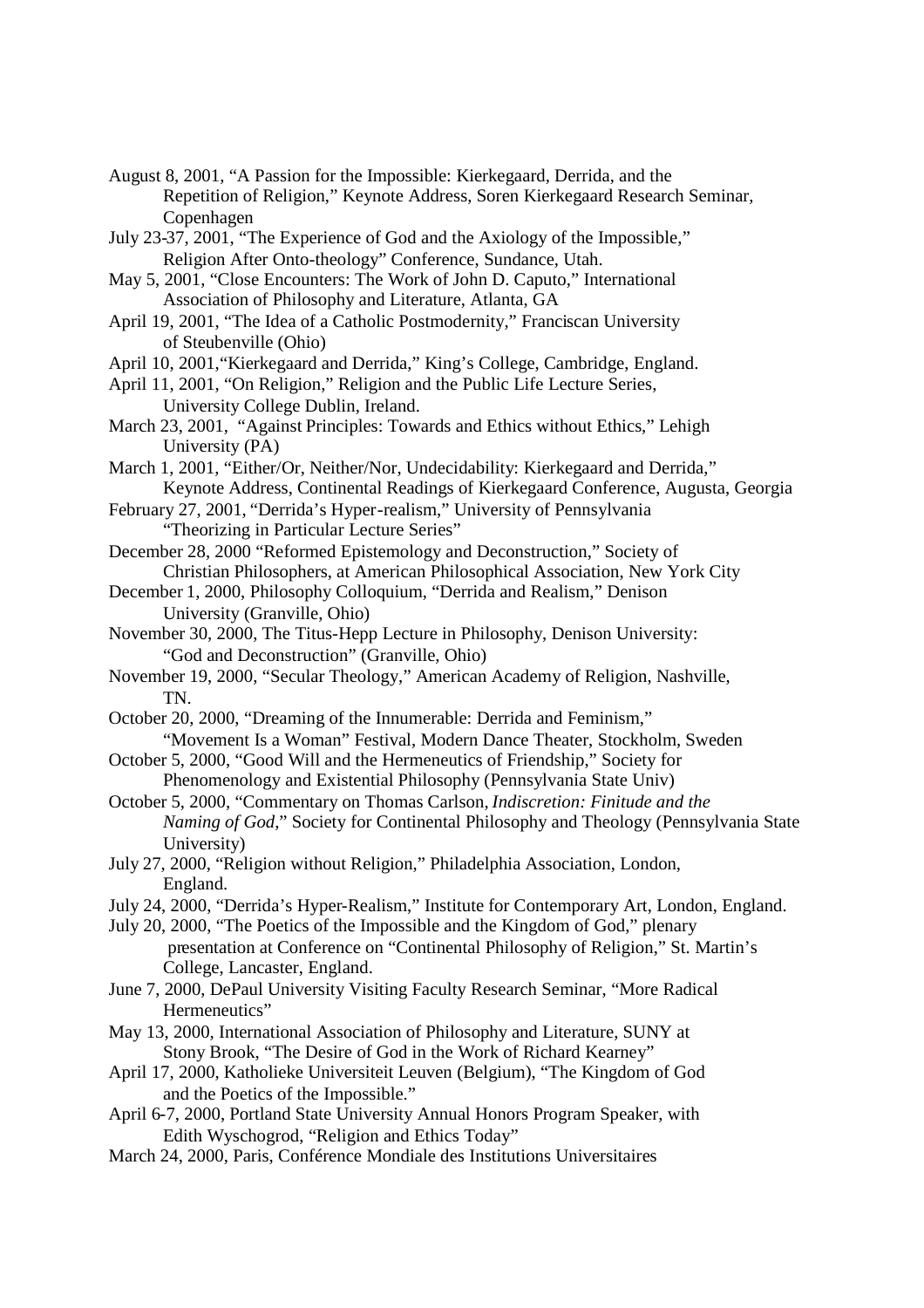Catholiques de Philosophie (UNESCO), "Philosophy and Prophetic Postmodernism: Toward a Catholic Postmodernity"

February 24, 2000, Westminster Theological Seminary (Philadelphia), "Deconstruction and Theology"

February 5, 2000, Philadelphia Philosophy Consortium, Swarthmore College, Response to John McCumber: "Analytic and Continental Philosophy"

- December 30, 1999, American Philosophical Association (main program): commentary on Charles Guignon, "Heidegger's Anti-Dualism."
- November 22, 1999, American Academy of Religion (Boston), "Phenomenology and Religious Experience"

November 8, 1999, Fordham University, Invited Lecture, "The Paradox of the Gift"

October 7, 1999, Society for Phenomenology and Existential Philosophy (Denver), Discussion session on my *The Prayers and Tears of Jacques Derrida*

- September 5, 1999, "The Crisis in the Humanities," Berea College, KY, Academic Year Opening Faculty Development lecture.
- July 16, 1999, "Toward a Messianic Postmodernism: Deconstruction and Religion," Plenary Session of Sunstone Symposium: Mormon Experience in Scholarship and Art," Salt Lake City
- May 20-22, 1999, "The Theological Presuppositions of Heidegger's Path of Thought," Approaches to Heidegger Conference, Brigham Young University
- April 15, 1999, George Washington University (D.C.), "Derrida and Religion"
- March 26-27, 1999, "The Time of Giving, the Time of Forgiving," Conference on "The Gift and Sacrifice," Rice University.
- March 25, 1999, Aquinas Lecture: University of Dallas, Panel Discussion of John Paul II's Encyclical *Fides et ratio*, with Ralph McInerny (Notre Dame) and Kenneth Schmitz (Toronto)
- March 3, 1999, "Derrida and Religion," Temple University.

February 2-4, 1999, "Dionysian and Messianic Postmodernism," Conference on Religion 2000, Claremont, CA.

- January 31, 1999, Aquinas Lecture: Borromeo Seminary (Cleveland) and John Carroll University, "The Mystery of the Gift: Philosophy, Religion, and Postmodernity"
- November 21-23, 1998, American Academy of Religion, Orlando, Fl, session on *The Prayers and Tears of Jacques Derrida*. Discussants: Walter Lowe (Emory), Graham Ward (Cambridge), Amy Hollywood (Dartmouth)
- October 9-11, 1998, Society for Phenomenology and Existential Philosophy, Denver, Co., Group Meeting (Society for Continental Philosophy and Theology) held on *The Prayers and Tears of Jacques Derrida*. Discussants: Tom Carlson, Cleo Kearns, Adriaan Peperzak.
- August 10-12, 1998, World Congress, Boston, Panel, American Catholic Philosophical Association, Catholicism and Postmodernism
- August 10-12, 1998, World Congress. A session on *Radical Hermeneutics: Ten Years Later*, Speakers: Roy Martinez (Spelman), Keith Putt (Southwest Baptist Theological Seminary, Mark Dooley (University College, Dublin)
- April 23-24, 1998, Two Day Conference on my *Prayers and Tears of Jacques Derrida,* held at the Institute for Christian Studies, Toronto, Canada. A Series of papers over the course of two days to which I responded.
- April 17-18, 1998, "No Tear Shall Be Lost: The History of Prayers and Tears," Conference on Ethics and History, Emory University
- April 4, 1998 "God and Anonymity," Featured Speaker, Trinity College, Dublin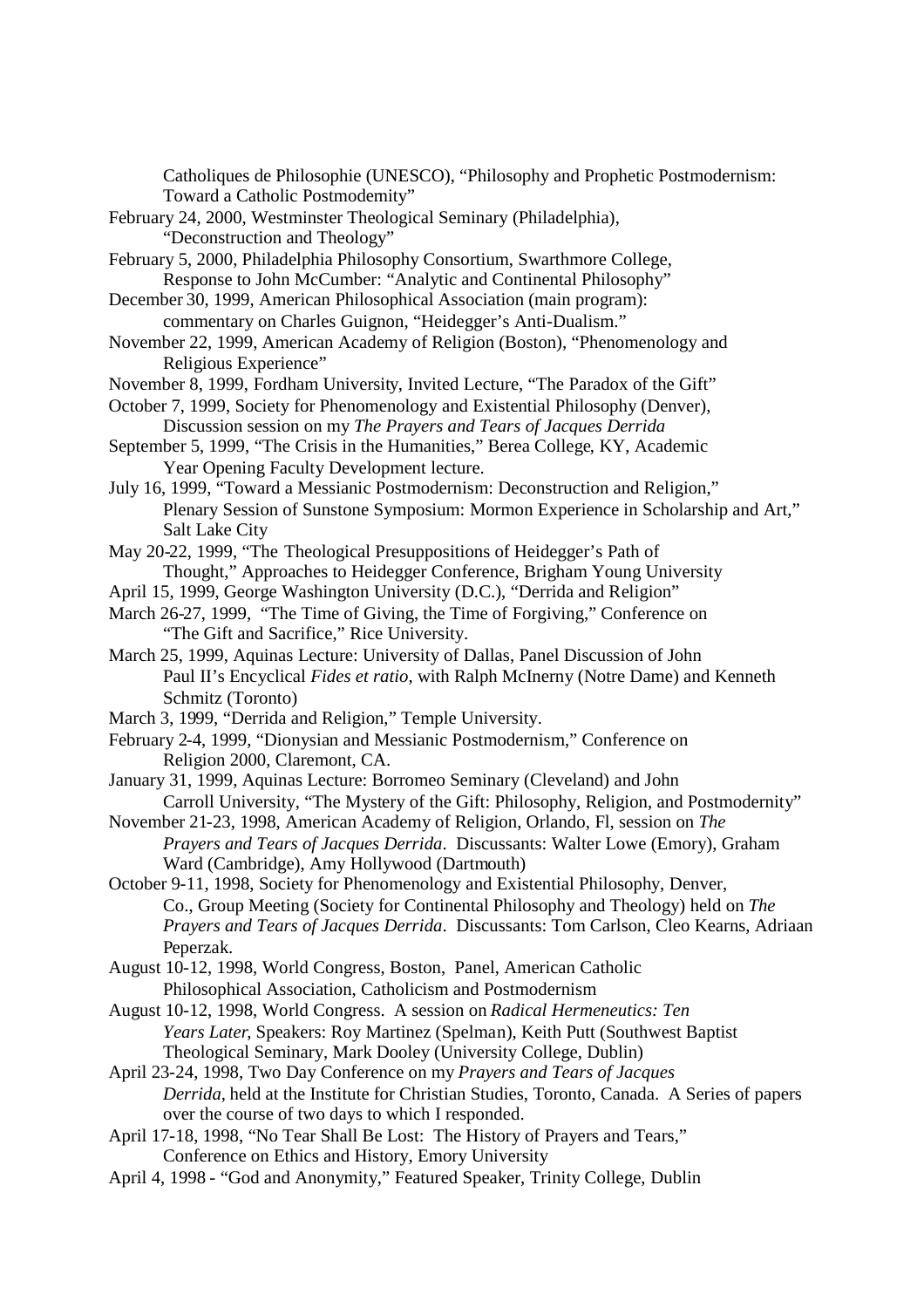Conference, "From Aquinas to Derrida: The Work of John D. Caputo in Focus." An allday conference at TCD, co-sponsored by University College, Dublin, Trinity College, Dublin, and the Irish Philosophical Society. 4 papers and roundtable on my work.

- December 27-29, 1997, Eastern APA, "Adieu sans Dieu: Derrida and Levinas," Society for French Philosophy.
- December 27-29, 1997, Eastern APA, "People of God, People of Being: A Discussion of Berel Lang's *Heidegger's Silence*," Society for Philosophy and the Holocaust.
- October 16-18, 1997, Commentary on the Work of Drucilla Cornell, Scholar's Session, Society for Phenomenology and Existential Philosophy
- April 24-25, 1997, "The Secret That Impassions: On the Consolations of Philosophy without Truth," Central APA, Pittsburgh (Main Program: Symposium "Philosophy without Truth)
- March 21-23, 1997, "The Prayers and Tears of Jacques Derrida," Conference on Piety at Vanderbilt University.
- March 7-9, 1997, "To the Point of a Possible Confusion: God and *Il y a* in Levinas," 15th Annual Silverman Symposium, Duquesne University.
- March 4-6, 1997, "Toward a Postmodern Theology of the Cross: Heidegger, Augustine, Derrida," Calvin College, Plenary Speaker, "Christianity and Postmodernity" **Conference**
- December 29, 1996, "The Prayers and Tears of Jacques Derrida," Invited Lecture, Main Program, American Philosophical Association, Atlanta, Ga.
- October 25, 1996, "Deconstruction and Justice," Lecture to Philosophy Dept, University College Dublin.
- October 19, 1996, "The Prayers and Tears of Jacques Derrida," Featured Speaker, Irish Philosophical Society, Galway, Ireland,
- October 10-12, 1996, "Scholar's Session: John D. Caputo," Society for Phenomenology and Existential Philosophy, Georgetown University: Respondents Michael Zimmerman, Tulane University and Edith Wyschogrod, Rice University.
- October, 1995, "Religion in the Post-secular Age," paper delivered at conference entitled "Europe After 1989: A Culture in Crisis," sponsored by School of Foreign Service, Georgetown University [international group of speakers; featured speaker George Soros]
- November, 1995, American Academy of Religion, Panel on my *Against Ethics* and Edith Wyschogrod's *Saints and Postmodernism*, Philadelphia Convention Center.
- November, 1994, "Heidegger, Derrida, and Contemporary Hermeneutics," University of Budapest and Hungarian Academy of Arts and Sciences,
- September, 1994, "Abraham's Choice: Kierkegaard, Derrida and Politics," American Political Science Association, New York City.
- May, 1994, "Religion and Postmodernism," Society of Christian Philosophers, American Philosophical Association, Kansas City
- May, 1994, "Drucilla Cornell and French Feminism," American Philosophical Association, Central Division, Kansas City
- April, 1994, "God is Wholly Other: Derrida and Theology," University of Virginia
- March, 1994, "History, Reason, and Divine Madness," American Catholic Philosophical Association, Atlanta
- March, 1994, "Levinas and the Problem of God," Emory University
- March, 1994, "Postmodern Christian Philosophy," 1994 Christianity and Learning Lectures, Institute of Christian Studies, Toronto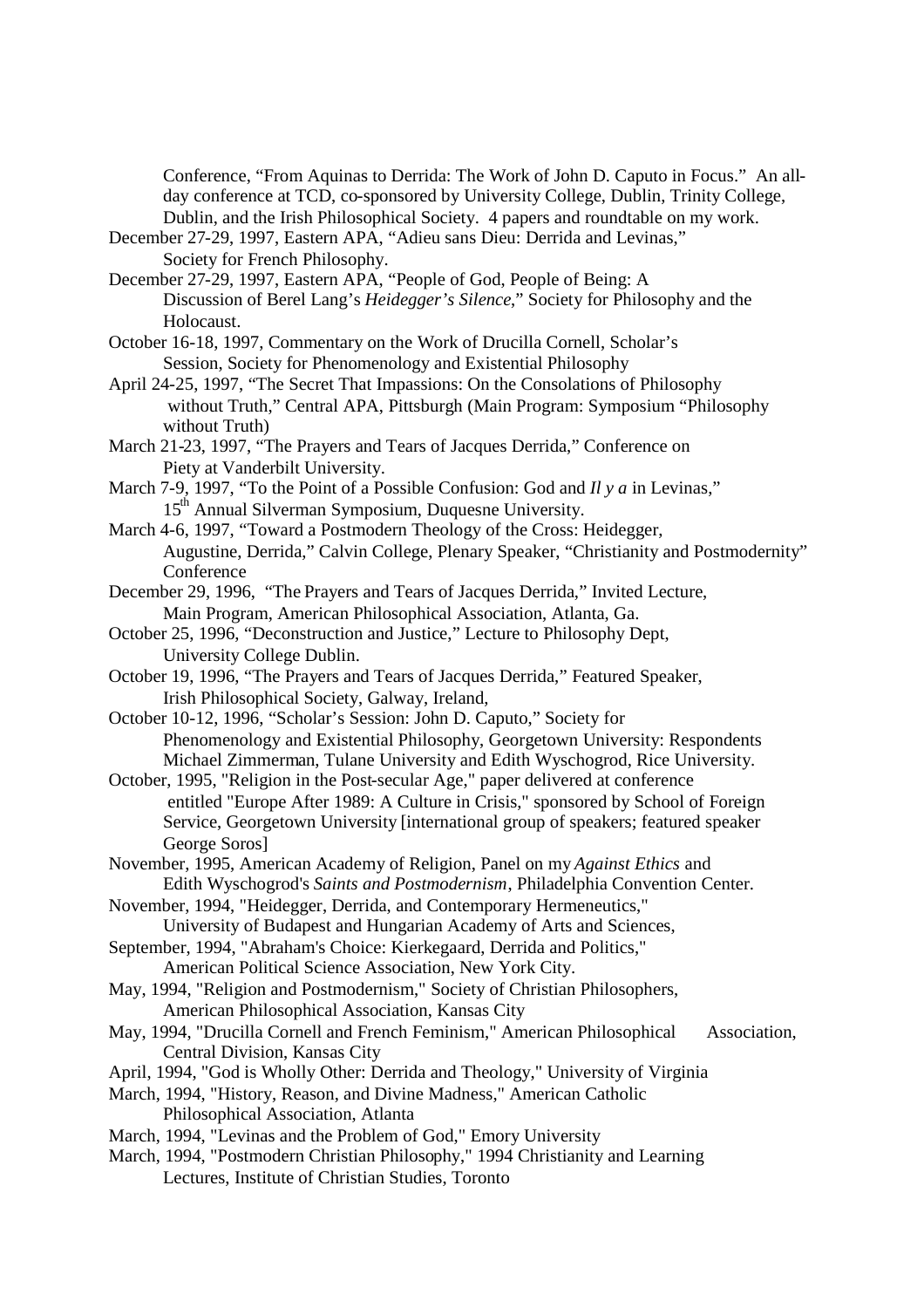November, 1993, "Derrida and Jean-Luc Marion," American Academy of Religion, Washington D.C. November, 1993, "Kierkegaard and Derrida," Centre for the Study of Theory and Criticism, University of Western Ontario, London, Canada October, 1993, "Husserl and Derrida," Spindell Conference, University of Memphis September, 1993, "Christianity and the Postmodern Conception of Time," Christian Philosophy Today Conference, Georgetown University, Washington D.C. May, 1993, "Levinas and the Otherness of God," Levinas Conference, Loyola U of Chicago April, 1993, "Deconstruction and Catholicism," Catholicism and the Tradition Conference, Catholic Theological University of Utrecht, The Netherlands March, 1993, "Philosophy and Suicide," Philadelphia Institute of Psychiatry March, 1993, "Religion, Ethics, and the Community in the Postmodern Condition," University of Notre Dame, Indiana September, 1992, "Postmodern Ethics," Georgetown University Aquinas Lecture on Ethics October, 1992, "Derrida," Society for Philosophy in America, Pennsylvania State University October, 1992, "Plenary Panel (with Jacques Derrida) on Derrida's *Il y a là cendres*,: Society for Phenomenology and Existential Philosophy, Memphis September, 1992, "Heidegger and National Socialism," American Political Science Association, Chicago August, 1992, "Dangerous Memories," Collegium Phaenomenologicum, Perugia, Italy April, 1992, "*Sorge* and *kardia*: Heidegger's Early Freiburg Lectures," American Philosophical Association, Invited Panel, Central Division March, 1992, "Reason and Madness," Philosophical Association for Psychoanalysis November, 1991, "Against Ethics," Postmodernism and Ethics Conference, Trent University, Ontario, Canada May, 1991, "Philosophy and Suicide," Greenspan Foundation, Philadelphia February, 1991, "Heidegger's Scandal," Society for the Study of the Holocaust, American Philosophical Society, Central Division, Chicago February, 1991, "Hyperbolic Justice," Featured Speaker, SUNY at Binghamton Conference, Inauguration of Ph.D. Program April, 1990, "Panel on Radical Hermeneutics," Kierkegaard Society, American Philosophical Society, Central Division, Chicago March, 1990, "Sacred Anarchy," Institute for Christian Studies, Toronto, Canada February, 1990, "Sacred Anarchy," Keynote Address, Hermeneutics and Catholic Thought Conference, Conception Seminary, Missouri December, 1989, "Reading Heidegger," Modern Language Assoc, Washington October, 1989, "Derrida and Theology," Princeton Theological Seminary October 1989, "Heidegger on Pain and Poetry," Spindell Conference, Memphis September, 1989, "Heidegger's Scandal," Heidegger Centenary Conference, University of California, Berkeley July, 1989, "Heidegger and National Socialism," Collegium Phaenomenologicum, Perugia, Italy March, 1989, "Symposium on *Radical Hermeneutics*," Fordham University December, 1988, "Hermeneutics and the Humanities Today," National Federation of State Humanities Councils, Washington October, 1988, "Derrida and Theology," Conference, University of South Carolina October, 1988, Panel on *Radical Hermeneutics*, Society for Phenomenology and Existential Philosophy